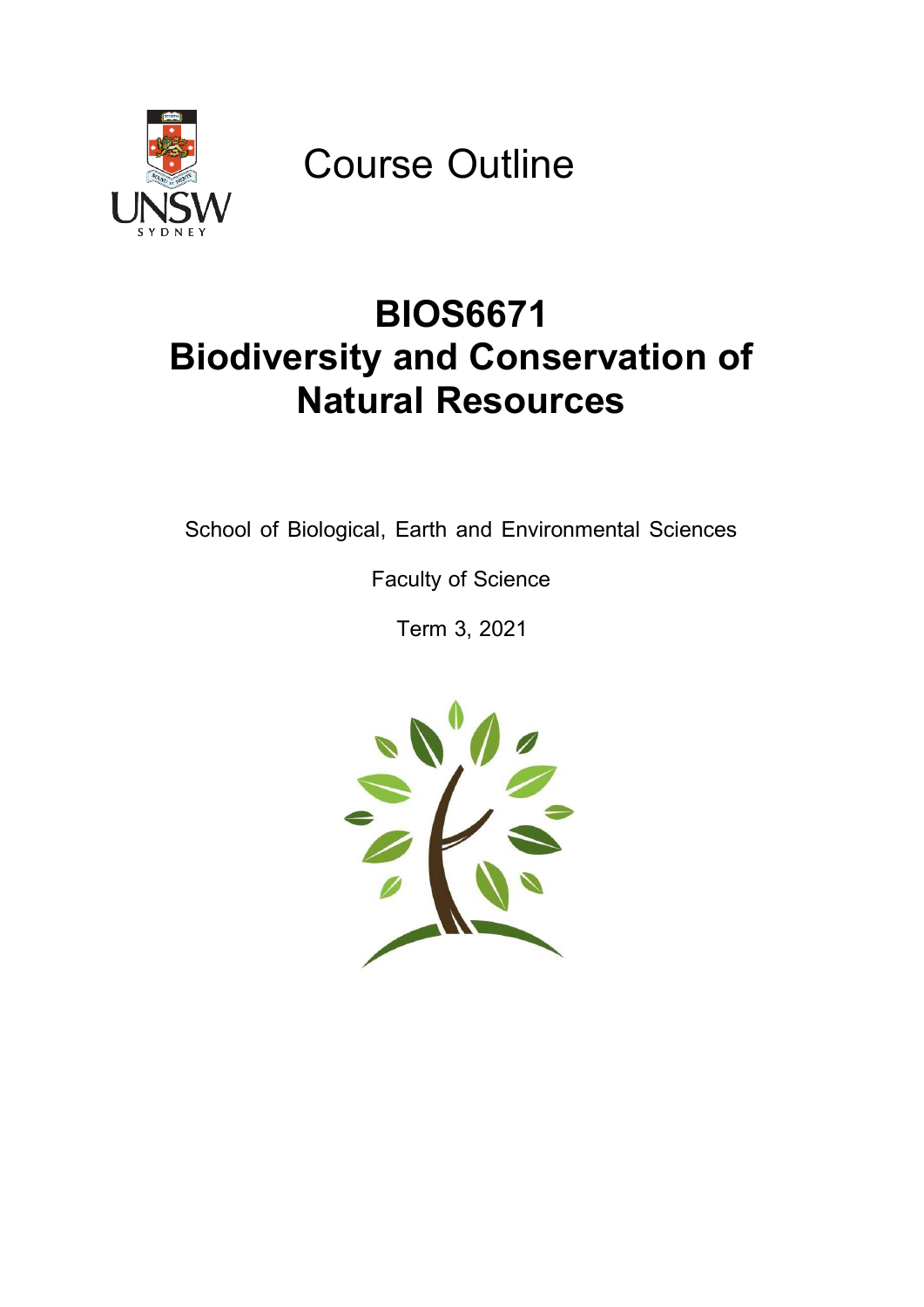# **1 Staff**

| Position             | Name                    | Email<br>(@unsw.edu.au) | Consultation times and<br>locations |
|----------------------|-------------------------|-------------------------|-------------------------------------|
| Course<br>Convenor   | Dr Neil Jordan          | neil.jordan             | Arrange via email                   |
| Course<br>Convenor   | Dr Hayley Bates         | h, bates                | <b>Practical labs</b>               |
| Technical<br>Officer | <b>Bernadette Phu</b>   | bernadette.phu          | Arrange via email                   |
| Demonstrator         | <b>Brendan Alting</b>   | b.alting                | Arrange via email                   |
| Demonstrator         | Jana Stewart            | Jana.stewart            | Arrange via email                   |
| Lecturer             | Dr Lee Ann Rollins      | I.rollins               |                                     |
| Lecturer             | Dr Will Cornwell        | w.cornwell              |                                     |
| Lecturer             | Prof. Richard Kingsford | richard.kingsford       |                                     |
| Lecturer             | A/Prof. Mike Letnic     | m.letnic                |                                     |
| Lecturer             | A/Prof. Paul Adam       | p.adam                  |                                     |
| Lecturer             | A/Prof. Adriana Verges  | a.verges                |                                     |
| Lecturer             | A/Prof. Shawn Laffan    | shawn.laffan            |                                     |
| Lecturer             | Prof. David Keith       | david.keith             |                                     |



Dr Neil Jordan





Bernadette Phu



Alting

Jana Stewart



Prof Richard Kingsford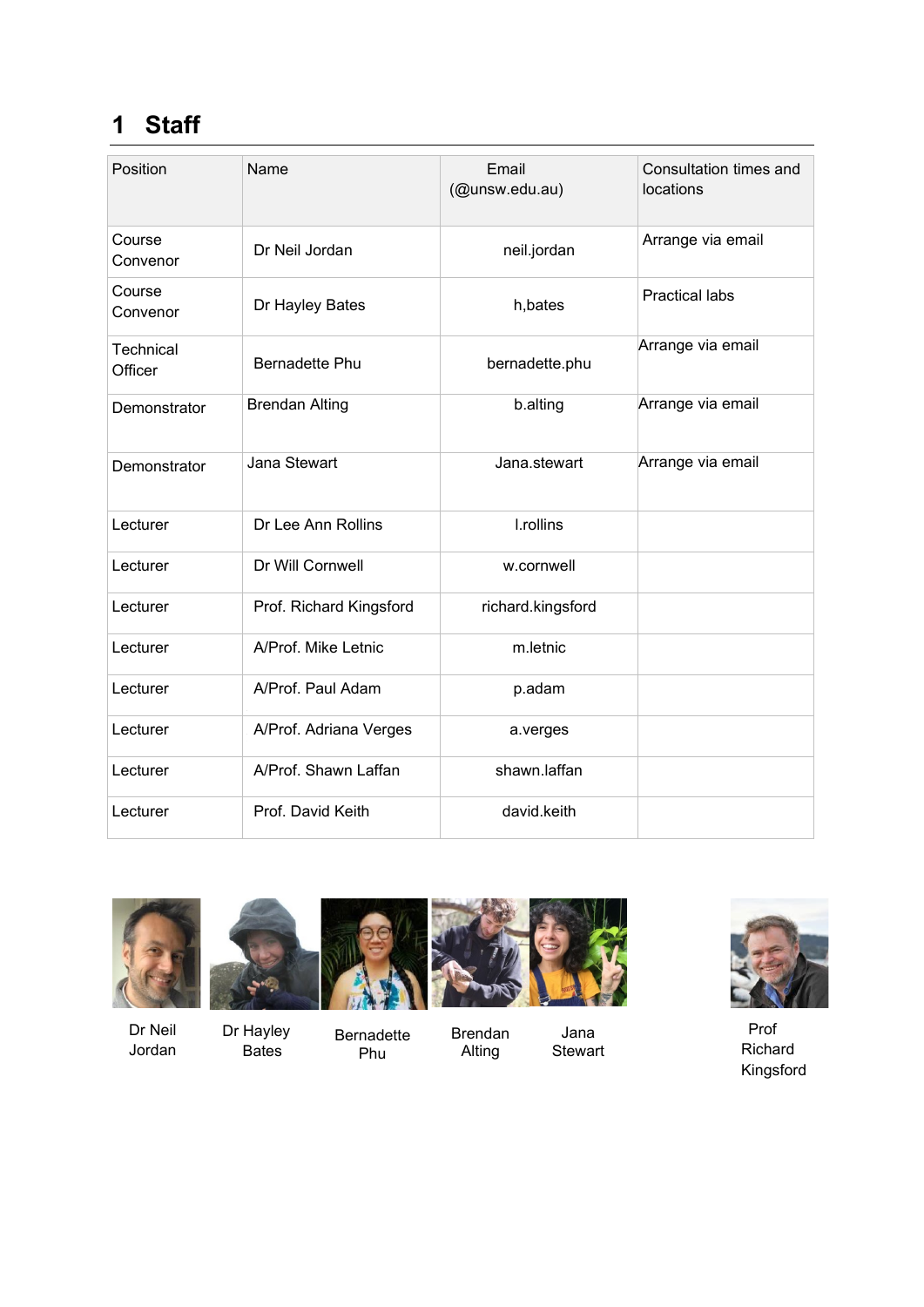



Verges

Prof. Mike Letnic

A/Prof. Adriana



A/Prof. Paul Adam



A/Prof. Shawn Laffan



Prof. David Keith A/Prof Lee Ann Rollins



A/Prof Will Cornwell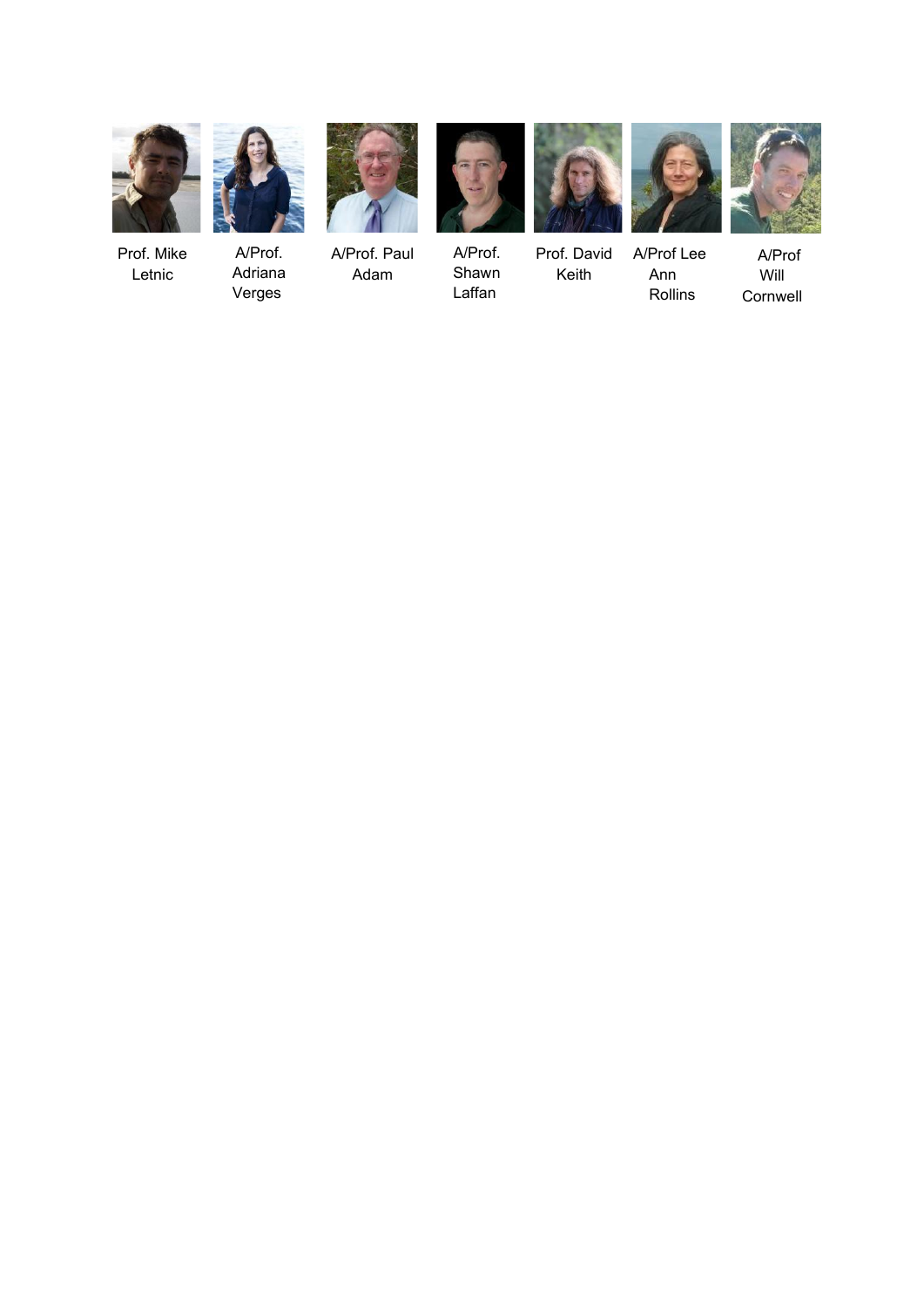# **2 Course information**

Units of credit: 6

Pre-requisite(s): None.

### **Lectures:**

Lectures cover the theoretical content, which is assessed in the final exam. There are three lectures per week. These lectures are not live and are pre-recorded. Lecturers are usually active in research and have well-established reputations in the fields in which they teach. At UNSW, the people who teach you conservation biology have made significant contributions to your area of study.

### **Practical tasks**

The online practical tasks are designed to introduce you to topics that we will cover in the lectures, practical labs, and assignments. Students can complete the practicals online at their own convenience, noting that some should be completed prior to their scheduled practical labs.

### **Practical labs**

The practical labs will be live on Blackboard Collaborate and will not be recorded. All students are expected to attend their scheduled lab on the weeks that labs take place and attendance will be recorded. The labs will cover material that is best delivered live and to allow for discussions to take place. These are also a good opportunity for students to ask any questions they have regarding the course or course content. Sessions with lecturers for direct Q&A regarding their lectures, and for discussion of a recent and relevant (pre-assigned) article/issue, will occur at the beginning of some labs. There will also be time available for working on assignments and practical tasks during these practical labs.

Please familiarise yourself with Blackboard Collaborate before the first practical lab <https://student.unsw.edu.au/blackboard-collaborate-ultra>

### **Course summary**

The course covers applications of community ecology, population biology and genetics to the management of natural resources, environmental problems and solutions, and conservation of biodiversity. Principles are conveyed using examples from terrestrial and marine flora and fauna, with a focus onthe nature and importance of global diversity, and the design and management of programs for the conservation of species and ecosystems.

Note: This course was previously offered as BIOS3071 but changed to BIOS6671 as of 2011.

### **1.1 Course aims**

The aims of this course are to:

- To impart an understanding of the scope of conservation biology, from short- term to longterm management, from single species to ecosystems, and for different geographical areas.
- To teach students how to find and evaluate any and all biological information that might be relevant in a conservation management program.
- To introduce the social and legal aspects of conservation.
- To demonstrate methods to synthesise biological and other information, make decisions, then produce adaptive action plans or threatened species recovery reports.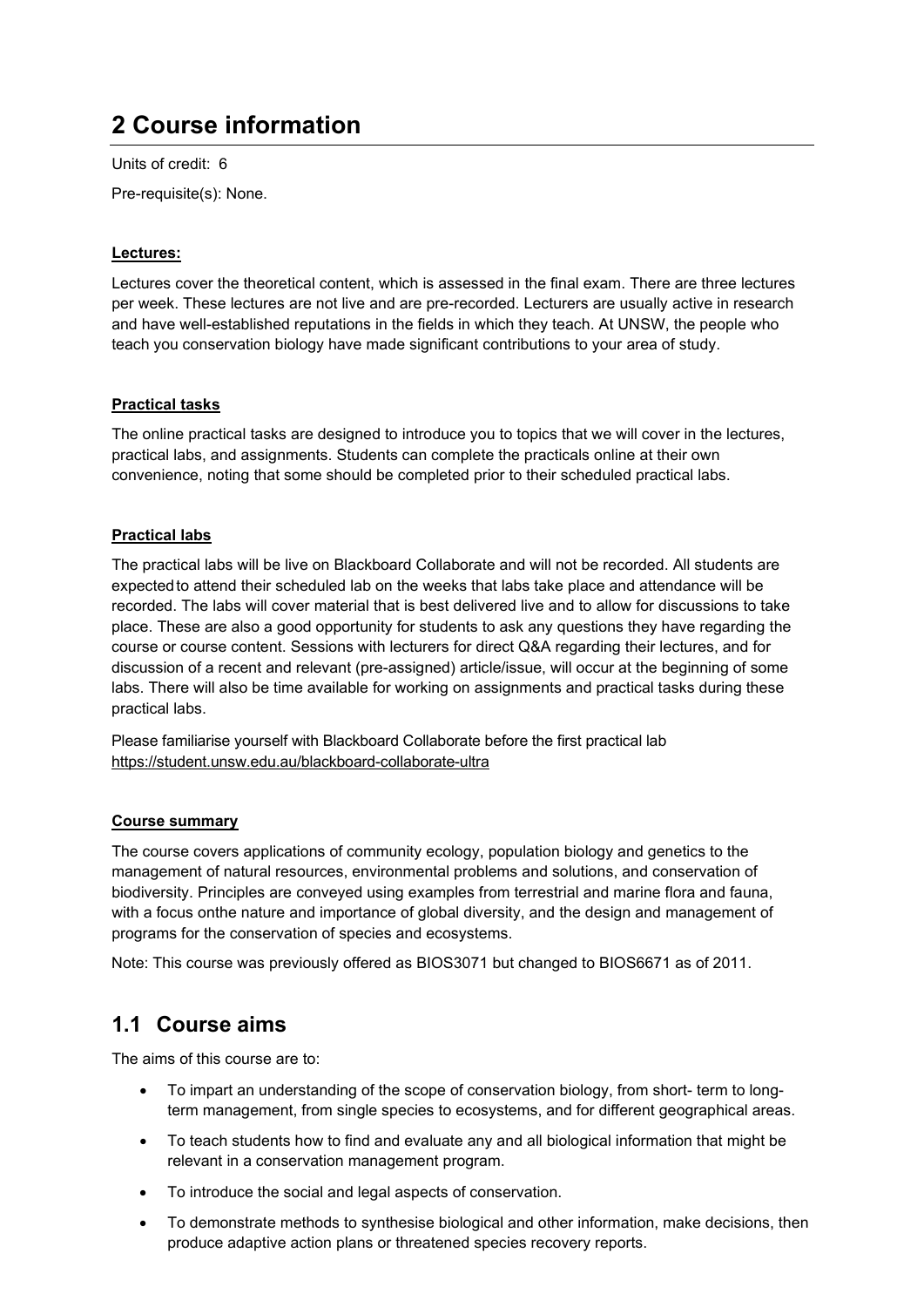# **1.2 Course learning outcomes (CLO)**

At the successful completion of this course you (the student) should be able to:

- 1. Communicate the scope of conservation biology, from short-term to long-term management, from single species to ecosystems, and for different geographical areas.
- 2. Identify and evaluate any and all biological information that might be relevant in a conservation management program.
- 3. Discuss the social and legal aspects of conservation.
- 4. Synthesise biological and other information in order to make decisions and then produce adaptive management plans.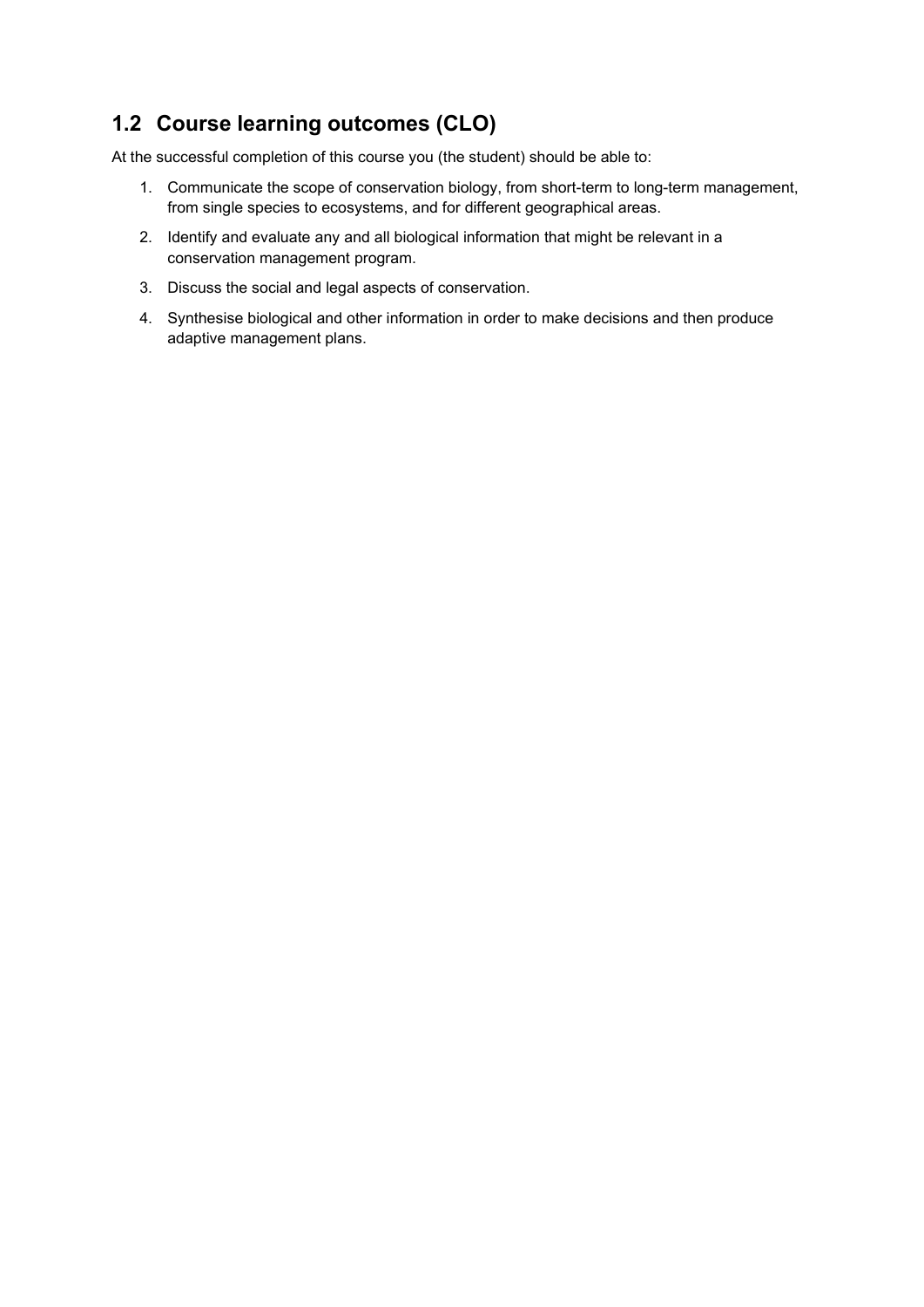# **1.3 Relationship between course and program learning outcomes and assessments**

| <b>Science Program Learning Outcomes</b>                                                                                                                                                                       | <b>Learning Activities</b>                                                                                                                                                                                                                                                                                                                        |
|----------------------------------------------------------------------------------------------------------------------------------------------------------------------------------------------------------------|---------------------------------------------------------------------------------------------------------------------------------------------------------------------------------------------------------------------------------------------------------------------------------------------------------------------------------------------------|
| (http://www.handbook.unsw.edu.au/undergraduate/programs/2018/3970.html):                                                                                                                                       |                                                                                                                                                                                                                                                                                                                                                   |
| 1. Develop and sustain an interest in and knowledge of Science.                                                                                                                                                | Presentation of conservation focused conflicts (biological, geological) information<br>and other (legal, social, political, etc), with discussion of ways to resolve these.<br>Students have many opportunities to develop and express these skills through<br>grant writing assessment, essays, drafting conservation management advice,<br>etc. |
| 2. Develop a working knowledge of scientific methods of investigation.                                                                                                                                         | All practical activities and assessment tasks have been designed to help<br>students develop a working knowledge of scientific methods of investigation                                                                                                                                                                                           |
| 3. Encourage curiosity and creative imagination and an appreciation of the role<br>of speculation in the selection and solution of problems, the construction of<br>hypotheses, and the design of experiments. | All activities and assessments require and enhance ability to synthesise<br>biological and other information, make decisions, then produce adaptive action<br>plans                                                                                                                                                                               |
| 4. Develop an appreciation of scientific criteria and a concern for objectivity and<br>precision.                                                                                                              | As third year students, all reports are expected to be supported by citations of<br>relevant peer-reviewed scientific literature, and critical evaluation of other non-<br>reviewed information such as websites. Examples of appropriate sources are<br>discussed in most lectures and practicals.                                               |
| 5. Develop confidence and skill in formulating problems and in treating both<br>qualitative and quantitative data.                                                                                             | Students write management advice based on computer forecasts they carry out<br>for an endangered species under various different threat and management<br>scenarios.                                                                                                                                                                              |
| 6. Develop the ability and disposition to think logically, to communicate clearly<br>by written and oral means, and to read critically and with understanding.                                                 | Grant writing, written reports and management advice                                                                                                                                                                                                                                                                                              |
| 7. Develop the habit of seeking and recognising relationships between<br>phenomena, principles, theories, conceptual frameworks and problems.                                                                  | Grant writing, written reports, management advice and lectures                                                                                                                                                                                                                                                                                    |
| 8. Promote understanding of the significance of science, technology, economics<br>and social factors in modern society, and of the contributions they can make in<br>improving material conditions.            | Throughout the course there is emphasis not only on the biology but also on the<br>social legal and political aspects of conservation, and the best methods to<br>integrate these                                                                                                                                                                 |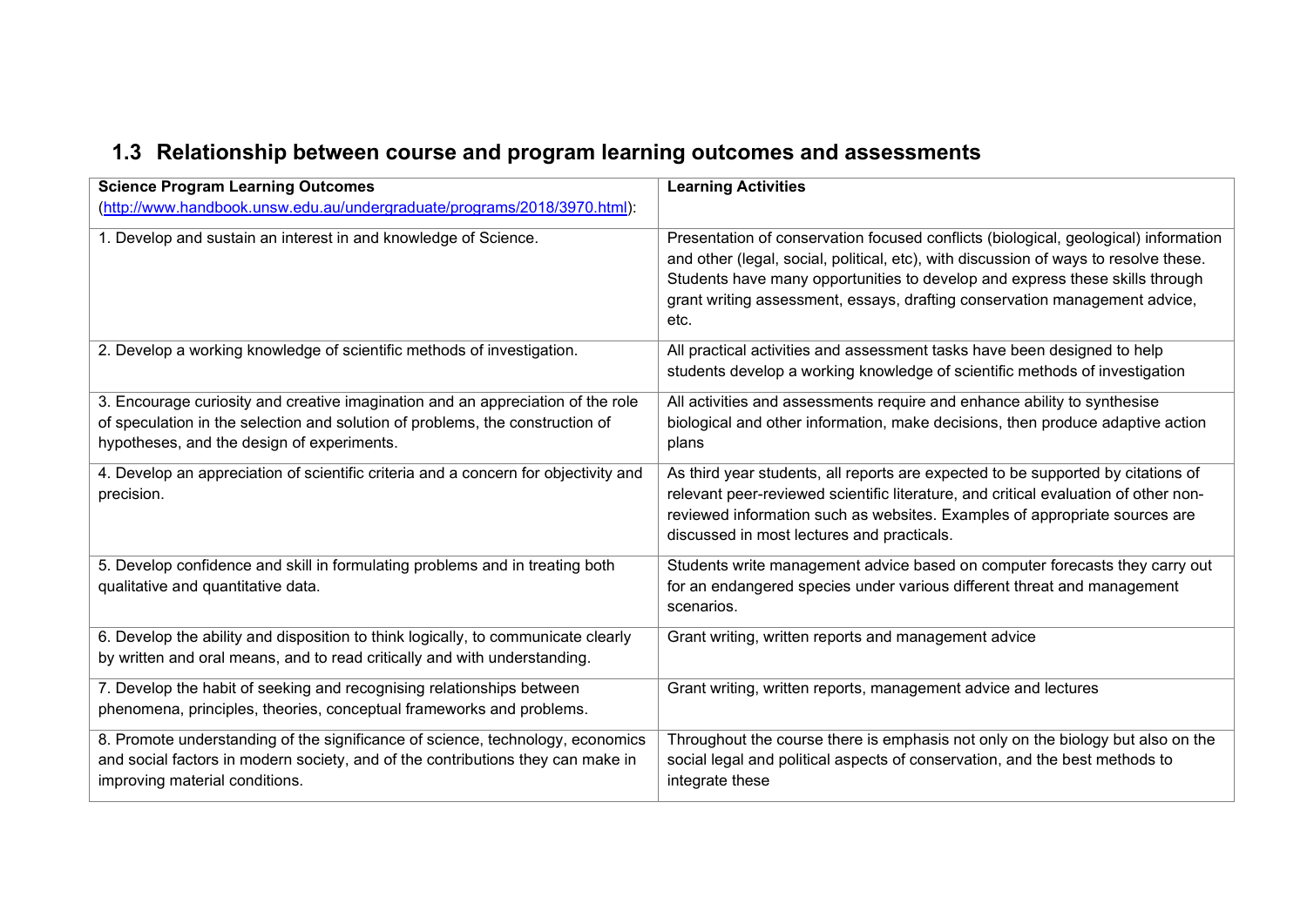| 9. Provide opportunities for the development of students' motivations and social<br>maturity, and an awareness of their capabilities in relation to a choice of career<br>which will be fruitful to themselves and to society. | Grant writing, participation in a citizen science research project- Curriculum vitae<br>review (optional) |
|--------------------------------------------------------------------------------------------------------------------------------------------------------------------------------------------------------------------------------|-----------------------------------------------------------------------------------------------------------|
| 10. Provide opportunity to study science in combination with other disciplines                                                                                                                                                 | Lecture material and field expedition.                                                                    |

| <b>Course</b>                       |                                                                                                                                                                         |              |                |              |                         |                | <b>Program Learning Outcome (PLO)</b> |  |   |   |    |                                                                                              |
|-------------------------------------|-------------------------------------------------------------------------------------------------------------------------------------------------------------------------|--------------|----------------|--------------|-------------------------|----------------|---------------------------------------|--|---|---|----|----------------------------------------------------------------------------------------------|
| Learning<br><b>Outcome</b><br>(CLO) | <b>LO Statement</b>                                                                                                                                                     |              | $\overline{2}$ | $\mathbf{3}$ | $\overline{\mathbf{4}}$ | 5 <sup>5</sup> | $6\overline{6}$                       |  | 8 | 9 | 10 | <b>Related Tasks &amp; Assessment</b>                                                        |
| CLO <sub>1</sub>                    | Communicate the scope of conservation biology, from short-<br>term to long-term management, from single species to<br>ecosystems, and for different geographical areas. |              |                | $\checkmark$ | $\checkmark$            | $\checkmark$   |                                       |  |   |   |    | Grant writing, participation in<br>citizen science project,<br>Recovery plan, and Final Exam |
| CLO <sub>2</sub>                    | Identify and evaluate any and all biological information that<br>might be relevant in a conservation management program                                                 |              |                | $\checkmark$ | $\checkmark$            | $\checkmark$   |                                       |  |   |   |    | Grant writing, participation in<br>citizen science project and<br>Recovery plan              |
| CLO <sub>3</sub>                    | Discuss the social and legal aspects of conservation                                                                                                                    |              |                | $\checkmark$ | $\checkmark$            | $\checkmark$   | $\checkmark$                          |  |   |   |    | Grant writing, participation in<br>citizen science project,<br>Recovery Plan and Final Exam  |
| CLO <sub>4</sub>                    | Synthesise biological and other information in order to make<br>decisions and then produce adaptive management plans                                                    | $\checkmark$ | $\checkmark$   | $\checkmark$ | $\checkmark$            | ✓              |                                       |  |   |   |    | Recovery Plan and Final Exam                                                                 |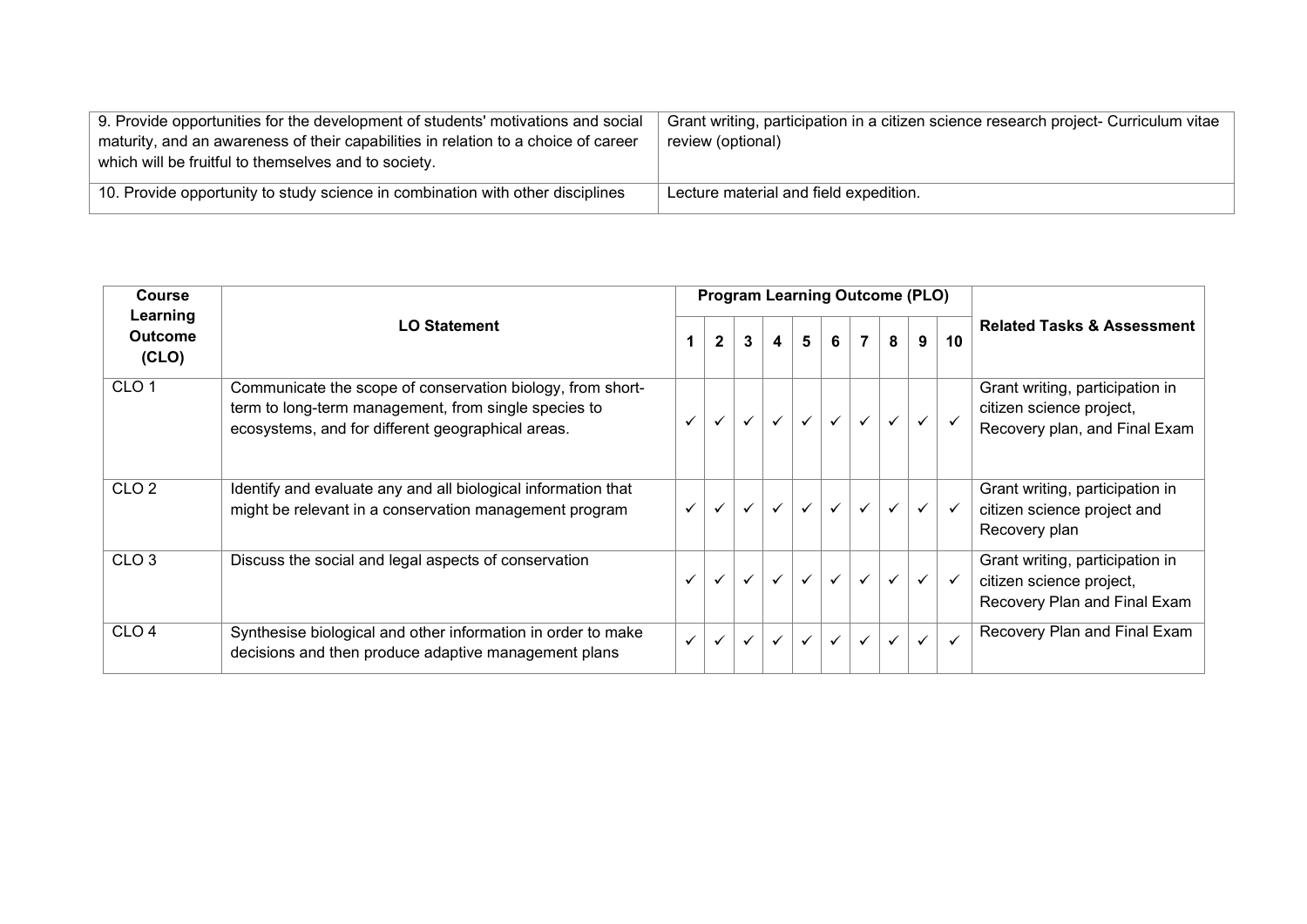# **2 Strategies and approaches to learning**

### **2.1 Learning and teaching activities**

Learning and teaching will focus on lectures, practical exercises where students learn to synthesise biological information, make decisions and produce adaptive management plans, and explore fundamental concepts of conservation and management. Further, we will emphasise the role of using biological information to influence environmental policy.

Students should approach each component of the course with the aim of evaluating whether particular aspects of biology are relevant to management decisions in the context of the particular conservation issue presented. Sheer memory work is NOT a recommended approach, and students should aim to comprehend the material and practice applying it to conservation situations, whether those presented in the course, or from other sources, such as newspapers. Learning is not a spectator sport. Active student participation is encouraged and will accelerate your learning. You are expected to attend ALL your scheduled online classes.

While the practical exercises may be completed independently, it is advised that students should spend some time discussing the interpretation of work with instructors during tutorial time. Students typically require more help with the interpretation than with repetitive tasks such as performing computer simulations.

Teaching methods will include delivery of lectures (pre-recorded), online practical tasks, practical labs and discussion (online), and directed readings with continuous assessment. As well as being introduced to theories and methods currently used in conservation biology, students will be challenged to continually evaluate whether particular aspects of biology are relevant to conservation management decisions in a variety of contexts. There will be an emphasis on tackling current conservation problems. This course will adhere to the UNSWGuidelines on Learning and Teaching.

The course will be assessed by assignments throughout the session, and a final examination. Since this course lays emphasis on integration of different aspects of the material, to address specific conservation situations, marking of each assessment task will include emphasis on (a) integration and evaluation of material, as well as (b) specific relevant knowledge and skills. Detailed expectations for each assignment will be included in handouts or (for practical reports) in the practical notes. All will be available on Moodle. The final examination will cover the entire course, including material from any lectures, additional reading material, and the non- assessed practicals.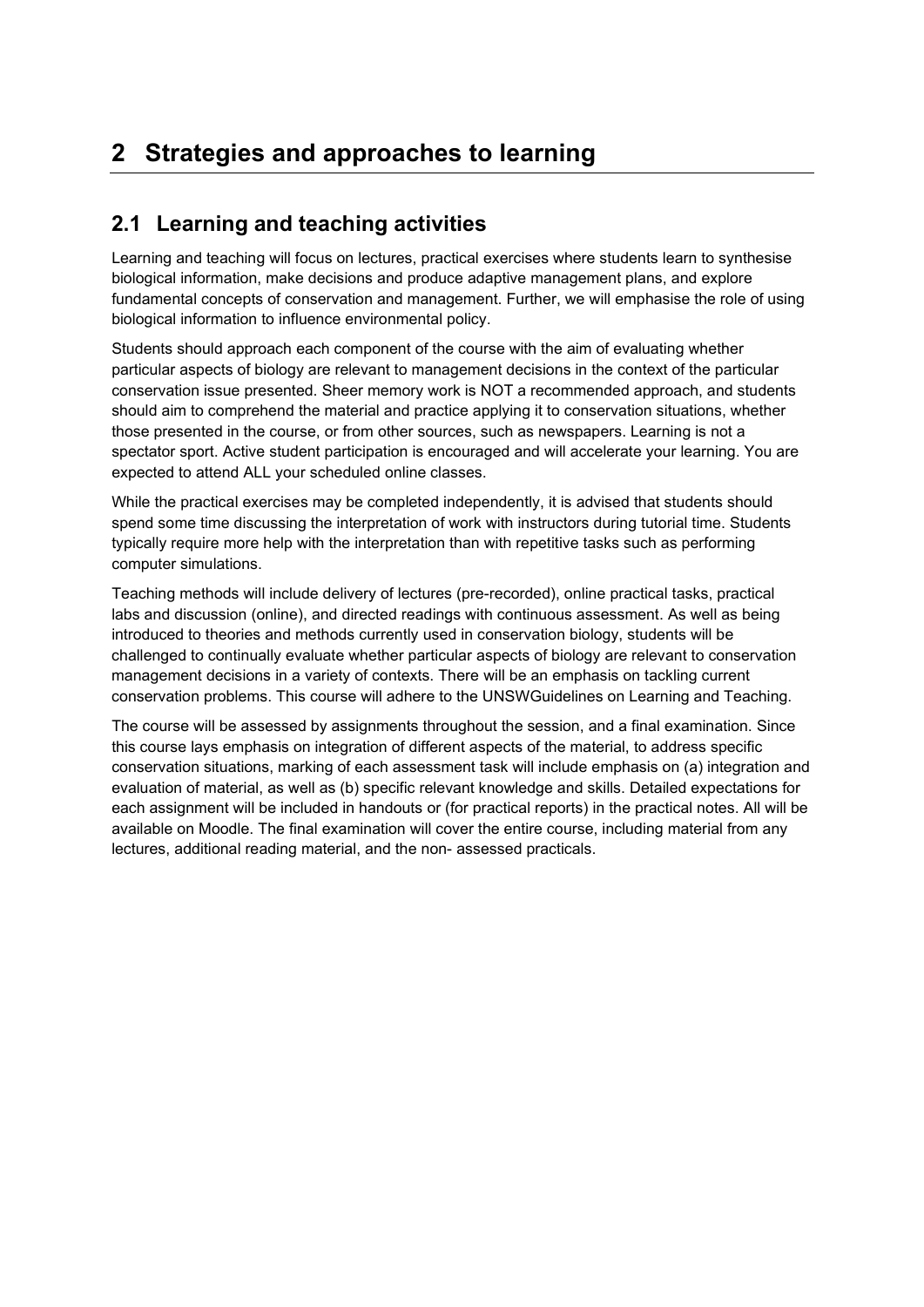# **2.2 Expectations of students**

Evaluating whether particular aspects of biology are relevant to management decisions in the context of the particular conservation issue presented. Sheer memory work is NOT a recommended approach, and students should aim to comprehend the material and practice applying it to conservation situations, whether those presented in the course, or from other sources, such as newspapers.

### **Time commitment**

This course consists of ~6 hours of class contact hours weekly (including online pre-recorded lectures; over 10 weeks). You are expected to take an additional ~4 hours of non-class contact hours per week to complete assessments, readings and exam preparation (averaged over 12 weeks).

See the course schedule on Moodle - and particularly the interactive timetable - for a detailed timetable of the course across the term.

From the university guidelines (https://student.unsw.edu.au/uoc): "The normal workload expectations of a student are approximately 25 hours per term for each UOC.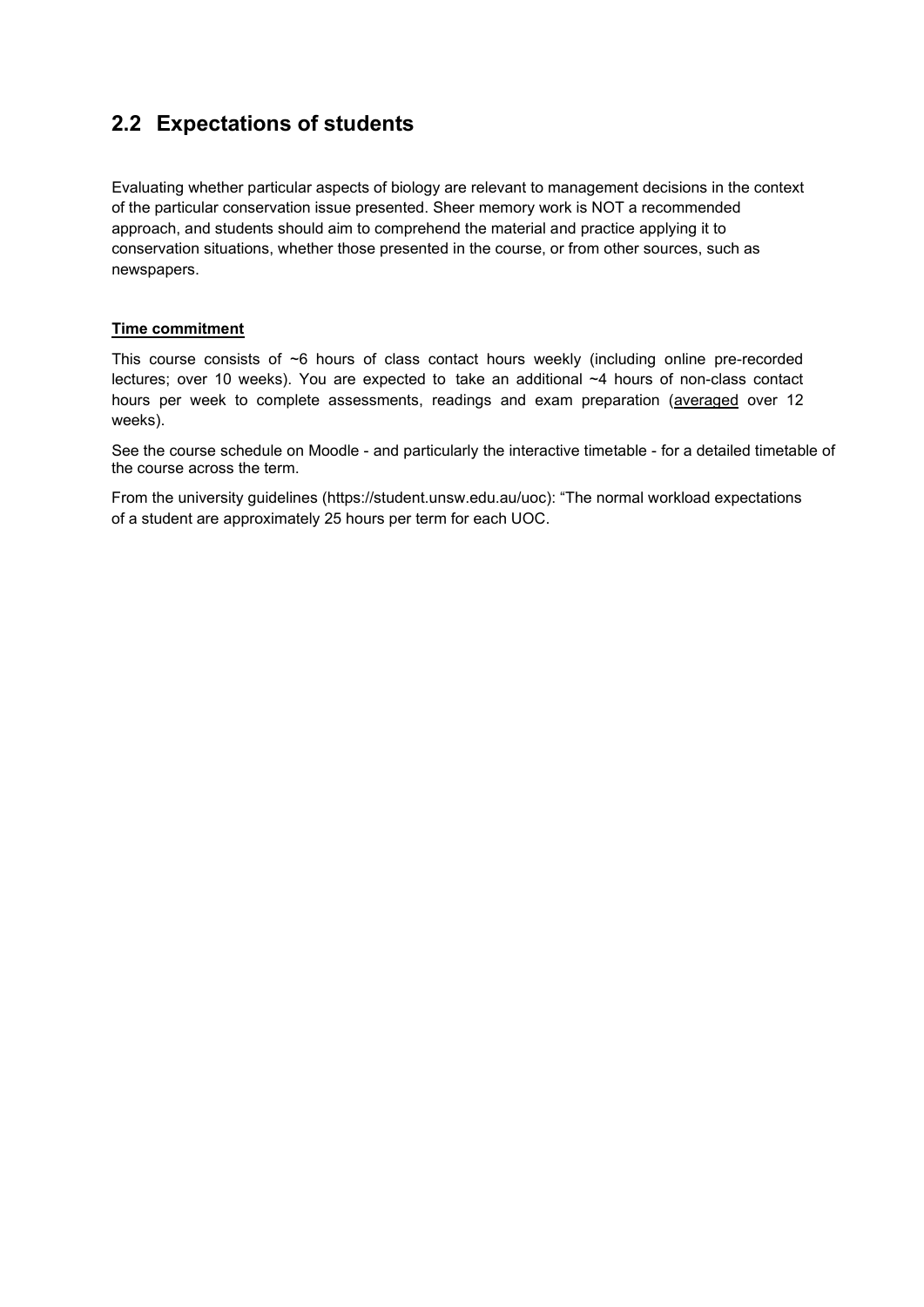# **3 Course schedule and structure**

Any alterations to the schedule will be announced in a preceding class and will be posted on Moodle.If you miss a class, it is your responsibility to: (1) catch up on the content, and (2) find out the details of any announcements.

Ideally, we would go through the material in the order that it might be considered in a conservation agency, but the order must be disrupted because of availability of lecturers etc. As senior students (or later as conservation biologists), you should have the skills to assemble the course in an order that suits you. The modules should help to identify parts. See Moodle for detailed times.

### **Lecture Schedule**

### Week 1

- L1. Introduction to the course
- L2. History of Conservation Biology I
- L3. History of Conservation Biology II

### Week 2

- L4. Importance of genetics for conservation biology
- L5. Fundamental Processes in Community Ecology
- L6. Welcome to the Anthropocene-threats, classification, prioritisation and mitigation

### Week 3

- L7. Habitat Loss and Fragmentation
- L8. Climate Change- Will it be possible to conserve species in their current range?L9. Disease and Biodiversity

### Week 4

- L10. Unusual Suspects- Key Threatening ProcessesL11. Invasion Processes
- L12. Arid zone threats and mitigation using keystone effects

Week 5

L13. Case Study: Invasive species and Australia's mammal extinctionsL14. Biodiversity

rarity and measurement

L15. Mapping habitat and species distributions

### Week 7

L16. Rewilding: functional extinction, reinstating interaction networksL17.

Restoration Ecology

L18. Genetically Modified Organisms (GMO) and Gene Editing

### Week 8

L19. Making conservation biology effective

L20. Federal and NSW Legislation relevant to Biodiversity ConservationL21. Policy and Adaptive Management of Biodiversity Conservation

### Week 9

L22. Red listing of Species and Ecosystems

L23. Evidence-based conservation

L24. Conservation Technology I (overview)

### Week 10

- L25. Conservation Technology II
- L26. Charisma in ConservationL27.
- Conservation conflicts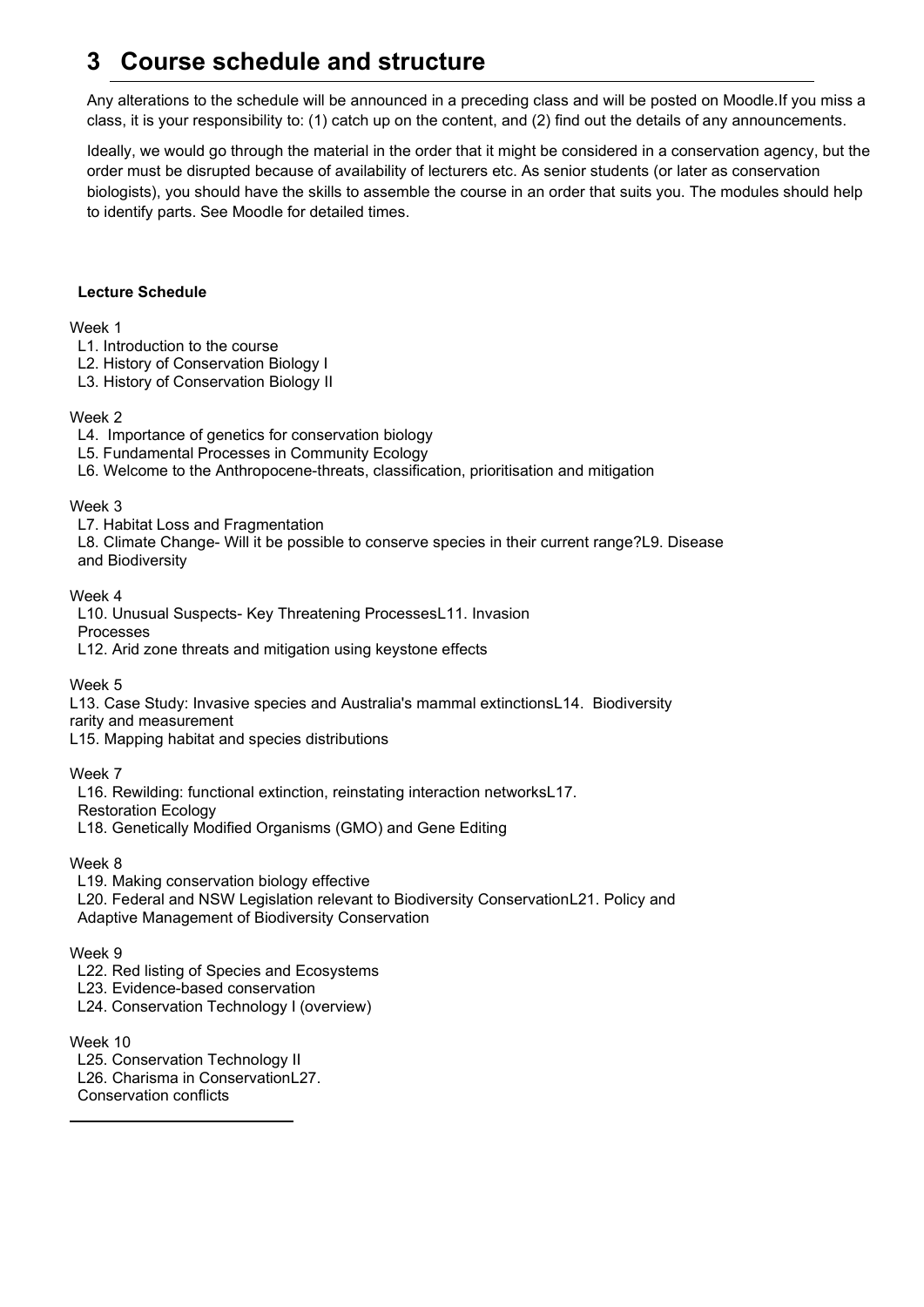### **Modules**

The course follows the below modular format.

| Key      |                                         |
|----------|-----------------------------------------|
| Module 1 | Principles of Conservation Biology      |
| Module 2 | Threatening Processes                   |
| Module 3 | Conservation Interventions and Evidence |
| Module 4 | Conservation Policy and Management      |
| Module 5 | Conservation Technology                 |
| Module 6 | Social Dimensions of Conservation       |

| <b>Week</b>               | Lecture 1                                                                                        | Lecture 2                                                                       | Lecture 3                                                                                                                                   | Practical tasks / resources                                                                                                | Practical/lab                                                                                                                                                                                                                                                                                                                                                                                                                                             | <b>Assessments</b>                                                                                     |
|---------------------------|--------------------------------------------------------------------------------------------------|---------------------------------------------------------------------------------|---------------------------------------------------------------------------------------------------------------------------------------------|----------------------------------------------------------------------------------------------------------------------------|-----------------------------------------------------------------------------------------------------------------------------------------------------------------------------------------------------------------------------------------------------------------------------------------------------------------------------------------------------------------------------------------------------------------------------------------------------------|--------------------------------------------------------------------------------------------------------|
| $\mathbf{1}$<br>13 Sept   | L1. Introduction to<br>course<br>N. Jordan<br><b>LECTURE</b><br><b>NOTES</b><br><b>RESOURCES</b> | biology I<br>R. Kingsford<br><b>LECTURE</b><br><b>NOTES</b><br><b>RESOURCES</b> | L2. A history of conservation L3. A history of conservation<br>biology II<br>H. Bates<br><b>LECTURE</b><br><b>NOTES</b><br><b>RESOURCES</b> | Practical 1- Citizen Science<br>(complete before week 2<br>lab)                                                            | <b>CLICK HERE TO JOIN</b><br>PRACTICAL LAB<br>Strm 1: Thu 09:00-12:00<br>Strm 2: Thu 14:00-17:00<br>Meet the coordinators &<br>demonstrators.<br>Recap of course structure &<br>expectations.<br>LAB FOCUS: Citizen Science<br>Overview of Assessment 1<br>(Citizen science project &<br>grant proposal) Access to<br>resources and background<br>lecture<br>Intro to Practical 1- Citizen<br>Science & time to complete it<br>here ready for week 2 lab. |                                                                                                        |
| $\overline{2}$<br>20 Sept | L4. Importance of<br>genetics for conservation<br>biology<br>L. Rollins                          | L5. Fundamental processes<br>in community ecology<br>W. Cornwell                | L6. Welcome to the<br>Anthropocene<br>R. Kingsford                                                                                          | Discussion article (read<br>before Thursday lab)                                                                           | First ~45mins. Discussion<br>article and Q&A with<br>lecturer(s) (WC/HB)<br>LAB FOCUS: Citizen Science<br>Run through Practical 1<br>discussion points. Time to<br>work on and trouble-shoot<br>Assessment 1 (Citizen<br>science).<br>Introduce practical 2:<br>Fundamentals of genetics.                                                                                                                                                                 |                                                                                                        |
| 3                         | L7. Habitat loss and                                                                             | L8. Climate Change- Can we                                                      |                                                                                                                                             | Practical 2 - Fundamentals                                                                                                 | First ~45mins. Discussion<br>article and Q&A with                                                                                                                                                                                                                                                                                                                                                                                                         |                                                                                                        |
| 27 Sept                   | Fragmentation<br>H. Bates                                                                        | conserve species in their<br>current range?<br>A. Verges                        | L9. Disease and Biodiversity<br>N. Jordan                                                                                                   | of genetics<br>Discussion article (read<br>before Thursday lab)                                                            | lecturer(s) (AV/HB).<br>LAB FOCUS: Citizen science<br>assessment troubleshooting                                                                                                                                                                                                                                                                                                                                                                          |                                                                                                        |
| 4<br>4 Oct                | L10. Unusual Suspects-<br>key threatening<br>processes<br>P. Adam                                | L11. Invasion Processes<br>M. Letnic                                            | L12. Arid zone threats and<br>mitigation using keystone<br>effects<br>M. Letnic                                                             | Discussion article (read<br>before Thursday lab)<br>Practical 3 - Modelling<br>Biodiversity in a changing<br>world (BCCVL) | First ~45mins: Discussion<br>article and Q&A with<br>lecturer(s) (ML).<br>LAB focus: Introduction to<br>Assessment 3 (Adaptive<br>Recovery plan).<br>Introduction to Practical 3 -<br>BCCVL, and time to complete<br>it. Students choose species<br>and set up in BCCVL.<br>(To complete in own time &<br>staggered, to avoid<br>overloading server)                                                                                                      | Assessment 1: Citizen<br>Science participation<br>evidence & Grant Proposal<br>15%<br>DUE: 5th October |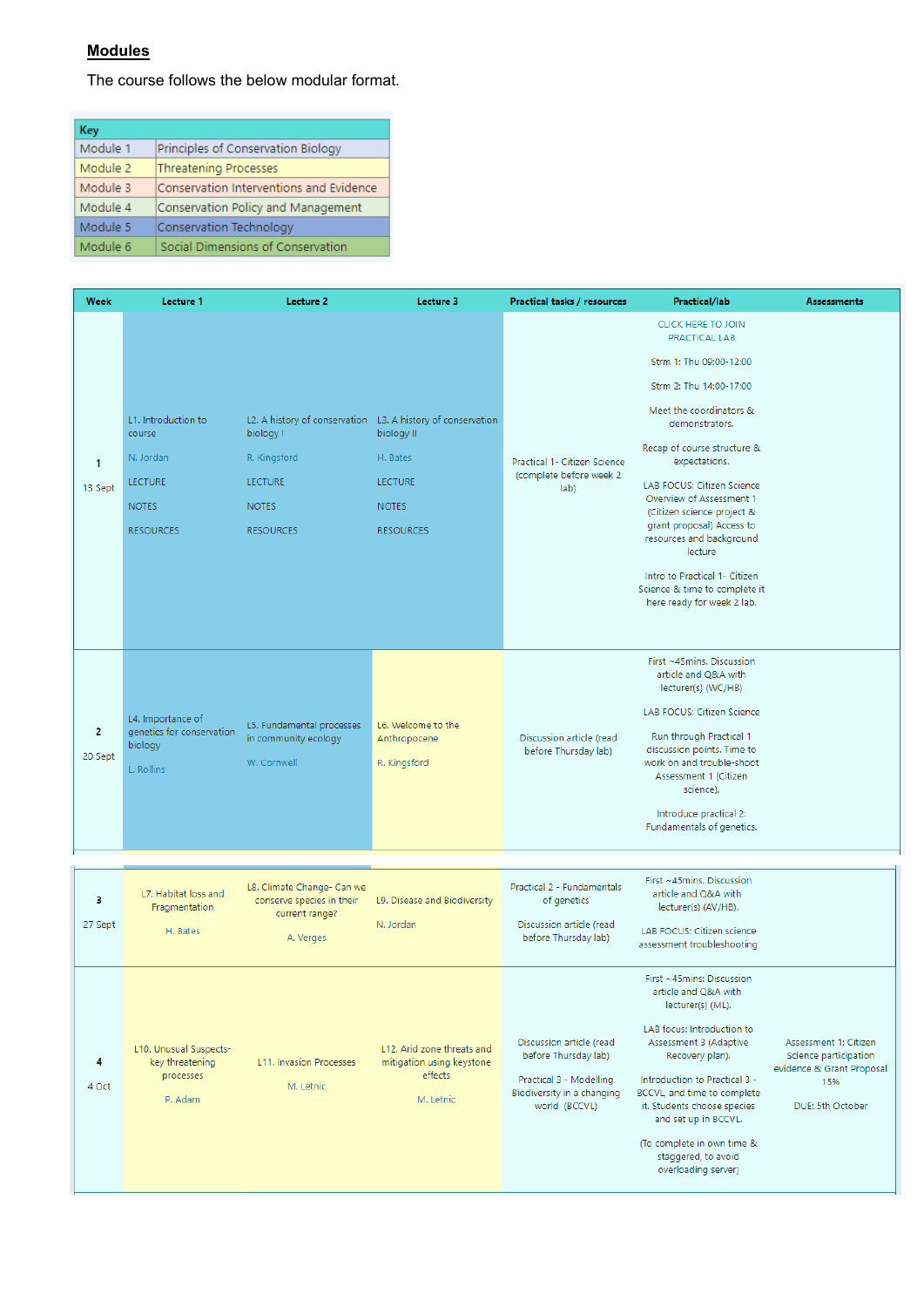| <b>Week</b>  | Lecture 1                                                                                  | Lecture 2                                                                                             | Lecture 3                                                                              | Practical tasks / resources                                                                                                | Practical/lab                                                                                                                                                                                  | <b>Assessments</b>                                                                                  |
|--------------|--------------------------------------------------------------------------------------------|-------------------------------------------------------------------------------------------------------|----------------------------------------------------------------------------------------|----------------------------------------------------------------------------------------------------------------------------|------------------------------------------------------------------------------------------------------------------------------------------------------------------------------------------------|-----------------------------------------------------------------------------------------------------|
| 5<br>11 Oct  | L13. Case study: Invasive<br>species and Australia's<br>mammal extinctions<br>M. Letnic    | L14. Biodiversity rarity and<br>measurement<br>L. Rollins                                             | L15. Mapping habitat and<br>species distributions<br>S. Laffan                         | Discussion article (read<br>before Thursday lab)<br>Practical 3 - Modelling<br>Biodiversity in a Changing<br>World (BCCVL) | First ~45mins: Discussion<br>article and Q&A with<br>lecturer(s) (LR).<br>LAB focus: BCCVL<br>troubleshooting                                                                                  |                                                                                                     |
| 6            | <b>Flexi</b> week                                                                          | <b>Flexi</b> week                                                                                     | <b>Flexi</b> week                                                                      | <b>No Tutorial</b>                                                                                                         | <b>No Practical</b>                                                                                                                                                                            |                                                                                                     |
| 18 Oct       | No lecture                                                                                 | No lecture                                                                                            | No lecture                                                                             |                                                                                                                            |                                                                                                                                                                                                |                                                                                                     |
| 7<br>25 Oct  | L16. Rewilding: functional<br>extinction, reinstating<br>interaction networks<br>M. Letnic | L17. Restoration Ecology<br>D. Keith                                                                  | L18. Genetically edited<br>organisms - pest or tool?<br>L. Rollins                     | Practical 4 - Greater bilby<br>reintroduction case study<br>Discussion article (read<br>before Thursday lab)               | First ~45mins: Discussion<br>article and Q&A with<br>lecturer(s) (RK)<br><b>LAB FOCUS: Assessment 3</b><br>(Threatened species recovery<br>plan) troubleshooting. Time<br>to complete it here. | Assessment 2: Mid-<br>Trimester exam 15%<br>Must be complete on 26th<br>October (available for 24h) |
| 8<br>1 Nov   | L19. Making conservation<br>biology effective<br>H. Bates                                  | <b>L20. Federal and NSW</b><br>Legislation relevant to<br><b>Biodiversity Conservation</b><br>P. Adam | L21. Policy and Adaptive<br>Management of Biodiversity<br>Conservation<br>R. Kingsford | Discussion article (read<br>before Thursday lab)                                                                           | First ~45mins: Discussion<br>article and Q&A with<br>lecturer(s) (PA)<br>LAB FOCUS: Assessment 3<br>(Threatened species recovery<br>plan) troubleshooting. Time<br>to complete it here.        |                                                                                                     |
| 9<br>8 Nov   | L22. Red listing of<br>Species and Ecosystems<br>D. Keith                                  | L23. Evidence-based<br>conservation<br>N. Jordan                                                      | L24. Conservation<br>Technology I (overview)<br>N. Jordan                              | Discussion article (read<br>before Thursday lab)<br>Practical 5: Exam prep                                                 | First ~45mins: Discussion<br>article and Q&A with<br>lecturer(s) (NJ/DK)<br>LAB focus: Exam prep                                                                                               | Assessment 3: Threatened<br>Species Recovery Plan 30%<br>DUE: 9th November                          |
| 10<br>15 Nov | L25. Conservation<br>Technology II<br>N. Jordan                                            | L <sub>26</sub> . Charisma in<br>conservation<br>N. Jordan                                            | L27. Conservation conflicts<br>N. Jordan                                               |                                                                                                                            | LAB focus: Exam prep<br>Drop in Q & A                                                                                                                                                          | Assessment 4: Exam 40%<br>Date TBD<br>(available for 24h)                                           |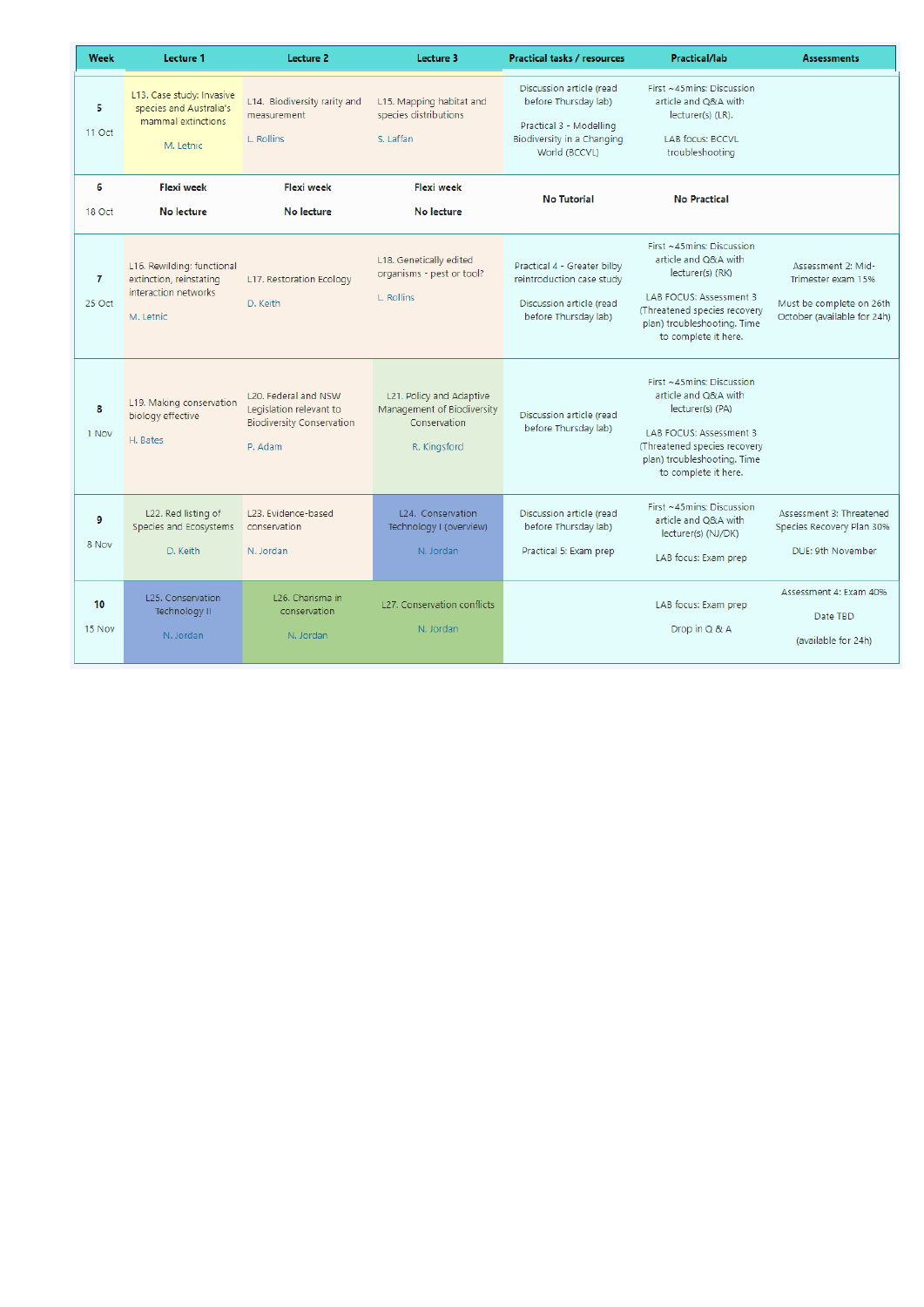# **4 Assessment**

There are assignments throughout the session, and a final examination. The Schedule below gives details of each assessment component, the marks assigned to it, and the dates of submission. Assignment submission guidelines and procedures for obtaining assignment extensions are available under [4.1 "Submission of assessment tasks /](#page-14-0) special [consideration"](#page-14-0).

Since this course lays emphasis on integration of different aspects of the material, to address specific conservation situations, marking of each assessment task will include emphasis on (a) integration and evaluation of material, as well as (b) specific relevant knowledge and skills. Neglecting either of these aspects will lead to a low mark.

| <b>Assessment task</b>                                                             |              | Length Weight | <b>Mark</b> | <b>Assessment criteria</b>                                                                                                                                                                                                                                                                                                                                                                                                                                                                                                                                                                  | Due date                                  | Feedback*                                          |
|------------------------------------------------------------------------------------|--------------|---------------|-------------|---------------------------------------------------------------------------------------------------------------------------------------------------------------------------------------------------------------------------------------------------------------------------------------------------------------------------------------------------------------------------------------------------------------------------------------------------------------------------------------------------------------------------------------------------------------------------------------------|-------------------------------------------|----------------------------------------------------|
| <b>Assessment 1:</b><br><b>Citizen Science Grant</b><br><b>Proposal Assessment</b> | 750<br>words | Total 15%     | 15<br>15    | Students must write a short grant proposal for their chosen<br>citizen science project, in the format below and within the word<br>or character count within each section. The proposal should<br>address the three criteria listed below.<br>Criteria: We will use the same assessment criteria that is used<br>by the Australian Government when assessing applications for<br>funding citizen science projects.<br>Students are required to provide proof that they have<br>participated in the citizen science project.<br>Postgraduate students are required to additionally provide a | 5 <sup>th</sup> October<br>via<br>Moodle. | Individual feedback given<br>via Moodle Gradebook. |
| (Postgrads) Budget for grant<br>proposal                                           | 250<br>Words |               |             | budget description for the grant (250 words maximum).<br>Criteria: Postgraduate students need to outline a detailed<br>budget for their project. This includes a justification for the<br>requested funds and how they will achieve the project goals<br>and objectives. For each line item, describe how the funds will<br>be spent and if applicable, describe the costs related to<br>salaries/labour, stipends, contracted services, etc. It may be<br>easier for you to tabulate your budget to show the breakdown of<br>the budget.                                                   |                                           |                                                    |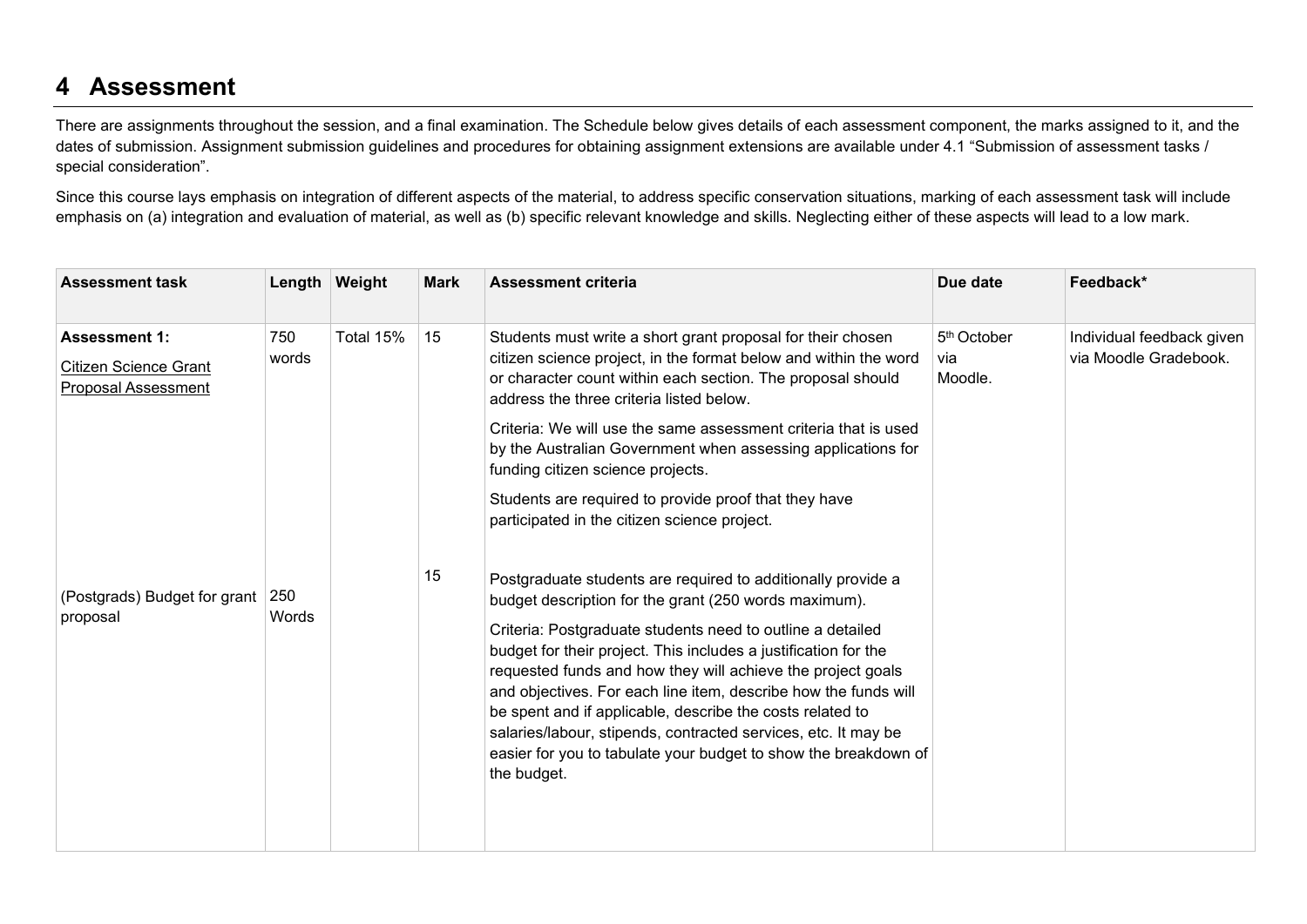| <b>Assessment 2:</b>                         |                           | 15% | 15  | Multiple choice Moodle exam.                                                                                                                                                                                                                                                                                                                                                                                                                                                                                                                                                                                        | 26th October                              | Via Moodle.                                                               |
|----------------------------------------------|---------------------------|-----|-----|---------------------------------------------------------------------------------------------------------------------------------------------------------------------------------------------------------------------------------------------------------------------------------------------------------------------------------------------------------------------------------------------------------------------------------------------------------------------------------------------------------------------------------------------------------------------------------------------------------------------|-------------------------------------------|---------------------------------------------------------------------------|
| Mid-trimester Exam                           |                           |     |     |                                                                                                                                                                                                                                                                                                                                                                                                                                                                                                                                                                                                                     |                                           |                                                                           |
| <b>Assessment 3:</b><br><b>Recovery Plan</b> | 2000<br>Words             | 30% | 30  | Research (gather and synthesising) biological, social and legal<br>information. Conduct analyses to produce predictions to inform<br>the decision-making process.<br>Writing skills. Communicate scientific information in a clear, well<br>researched report format- ability to follow instructions and use<br>the tools available to produce a high-quality adaptive<br>management report.<br>As third year students, all reports are expected to be supported<br>by citations of relevant peer-reviewed scientific literature, and<br>critical evaluation of other non-reviewed information such as<br>websites. | 9 <sup>th</sup><br>November<br>via Moodle | Individual feedback given<br>during and after<br>assessment via Turnitin. |
| <b>Final Exam</b>                            | 2.5 hour<br>final<br>exam | 40% | 100 | Assessing the student's understanding of key concepts<br>presented in the lectures.                                                                                                                                                                                                                                                                                                                                                                                                                                                                                                                                 | In official exam<br>period.               | <b>Final Grade</b>                                                        |

*\* Please organise a time to meet with the course convenor if you would like additional feedback.* **Further information:** UNSW grading system: <u>[https://student.unsw.edu.au/grades;](https://student.unsw.edu.au/grades)</u> UNSW assessment policy: <u><https://student.unsw.edu.au/assessment></u>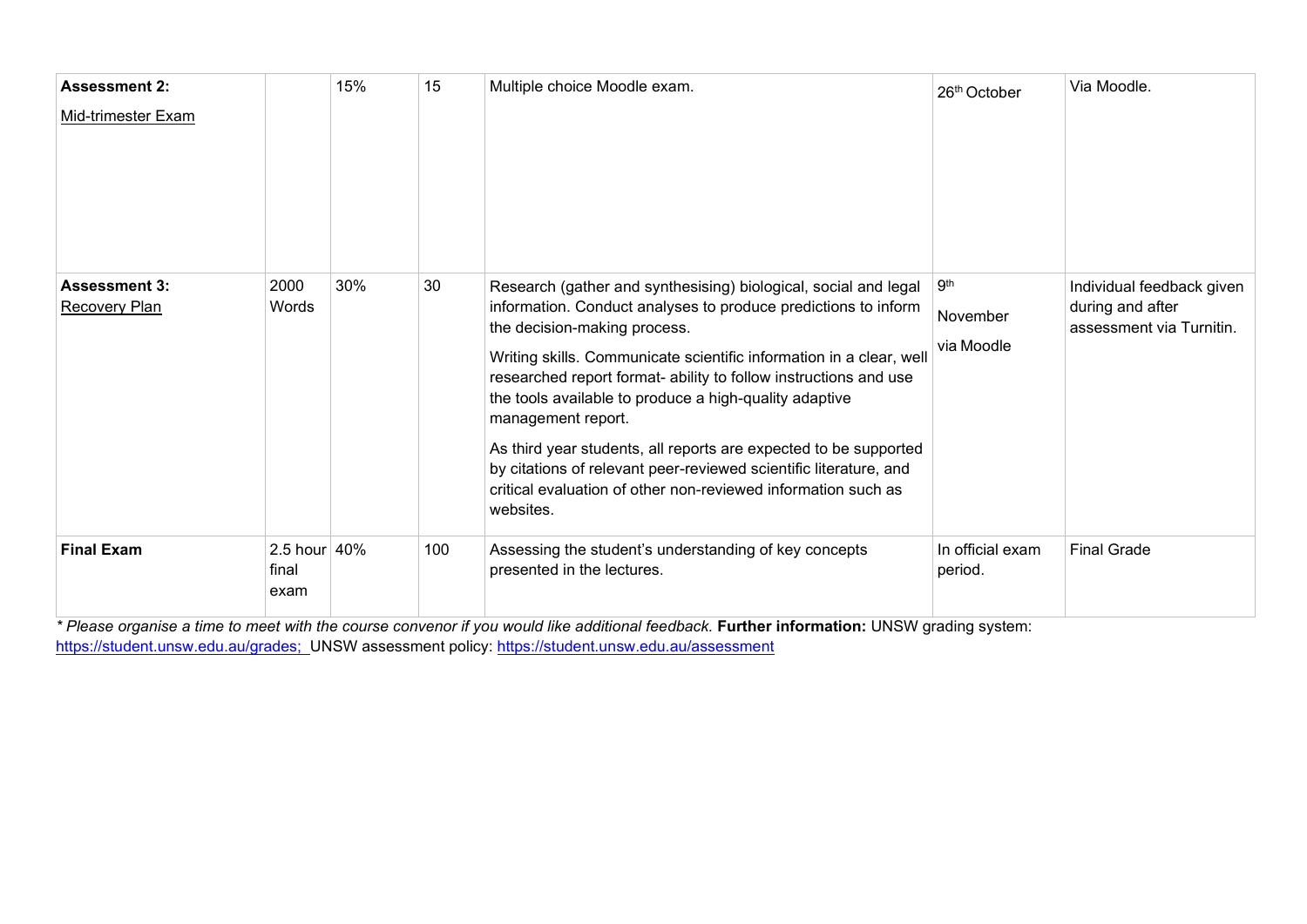# <span id="page-14-0"></span>**4.1 Submission of assessment tasks / special consideration**

The citizen science grant writing assessment and management report are to submitted through Turnitin via the course Moodle page.

If you experience sickness, misadventure or other circumstances beyond your control that may impact your ability to complete/attend compulsory classes/tests, you should request special consideration through [https://student.unsw.edu.au/special-consideration.](https://student.unsw.edu.au/special-consideration) Please also e-mail the course convenor, as soon as possible. The School of BEES also has certified Mental Health First Aiders who can help in an emergency or help with accessing other university or external supports. and can help provide information regarding supports provided by the university and externally. <http://www.bees.unsw.edu.au/flourish-mentally>

Requests should be made at the latest, within three days of any test or assessment, or one week after the final theory exam. Please provide a copy of your medical certificate or other documentation supporting your misadventure as soon as convenient.

Alternative assessment or extensions will be arranged at a mutually convenient time.

Assignments submitted after the due date will be penalised at the rate of 10% per day, unless accompanied by a medical certificate. All outstanding assignments must be handed in by the end of Week 10. Work will only be accepted after this date if accompanied by a medical certificate.

Academic misconduct will not be tolerated in any form in this course and particular attention is drawn to the information about plagiarism included in the following section.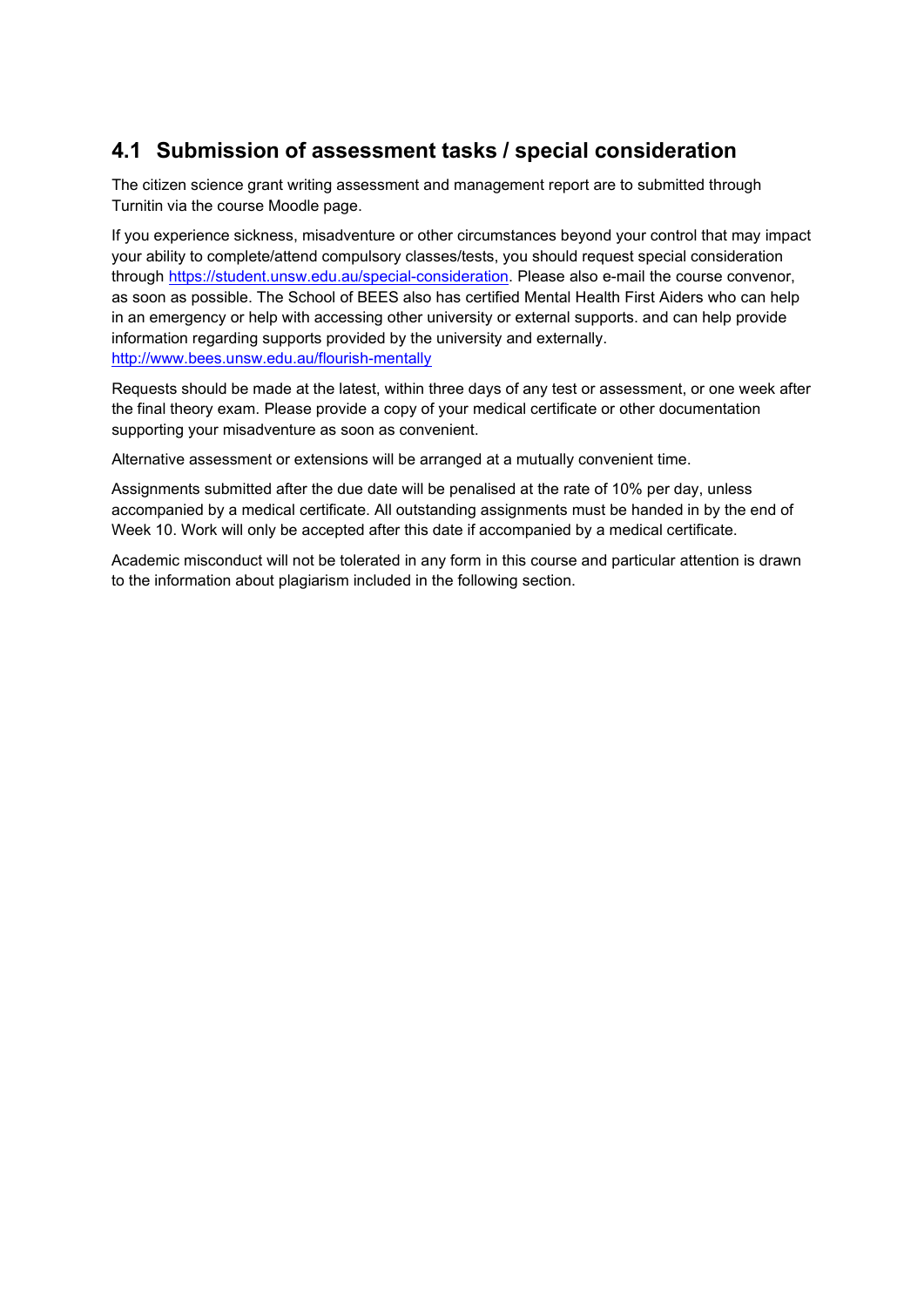# **5 Academic integrity, referencing and plagiarism**

**Referencing** is a way of acknowledging the sources of information that you use to research your assignments. You need to provide a reference whenever you draw on someone else's words, ideas or research. Not referencing other people's work can constitute plagiarism.

Further information about referencing styles can be located at <https://student.unsw.edu.au/referencing>

As used in Austral Ecology, the Harvard (author, date) system of referencing is preferred in this course. Details can be found here: https://student.unsw.edu.au/referencing

**Academic integrity** is fundamental to success at university. Academic integrity can be defined as a commitment to six fundamental values in academic pursuits**:** honesty, trust, fairness, respect, responsibility and courage.*<sup>1</sup>* At UNSW, this means that your work must be your own, and others' ideas should be appropriately acknowledged. If you don't follow these rules, plagiarism may be detected in your work.

Further information about academic integrity and **plagiarism** can be located at:

- The *Current Students* site <https://student.unsw.edu.au/plagiarism>*,* and
- The *ELISE* training site <http://subjectguides.library.unsw.edu.au/elise/presenting>

The *Conduct and Integrity Unit* provides further resources to assist you to understand your conduct obligations as a student: [https://student.unsw.edu.au/conduct.](https://student.unsw.edu.au/conduct)

### What is Plagiarism? †

Plagiarism is the presentation of the thoughts or work of another as one's own. Examples include:

- direct duplication of the thoughts or work of another, including by copying material, ideas or concepts from a book, article, report or other written document (whether published or unpublished), composition, artwork, design, drawing, circuitry, computer program or software, web site, Internet, other electronic resource, or another person's assignment without appropriate acknowledgement;
- paraphrasing another person's work with very minor changes keeping the meaning, form and/or progression of ideas of the original;
- piecing together sections of the work of others into a new whole;
- presenting an assessment item as independent work when it has been produced in whole or part in collusion with other people, for example, another student or a tutor;
- claiming credit for a proportion a work contributed to a group assessment item that is greater than that actually contributed.
- for the purposes of this policy, submitting an assessment item that has already been submitted for academic credit elsewhere may be considered plagiarism;
- knowingly permitting your work to be copied by another student may also be considered to be plagiarism; and
- an assessment item produced in oral, not written, form, or involving live presentation, may similarly contain plagiarised material.

The inclusion of the thoughts or work of another with attribution appropriate to the academic discipline does not amount to plagiarism.

†Based on that proposed to the University of Newcastle by the St James Ethics Centre. Used with kind permission from the University of Newcastle and adapted with kind permission from the University of Melbourne

<sup>&</sup>lt;sup>1</sup> International Center for Academic Integrity, 'The Fundamental Values of Academic Integrity', T. Fishman (ed), Clemson University, 2013.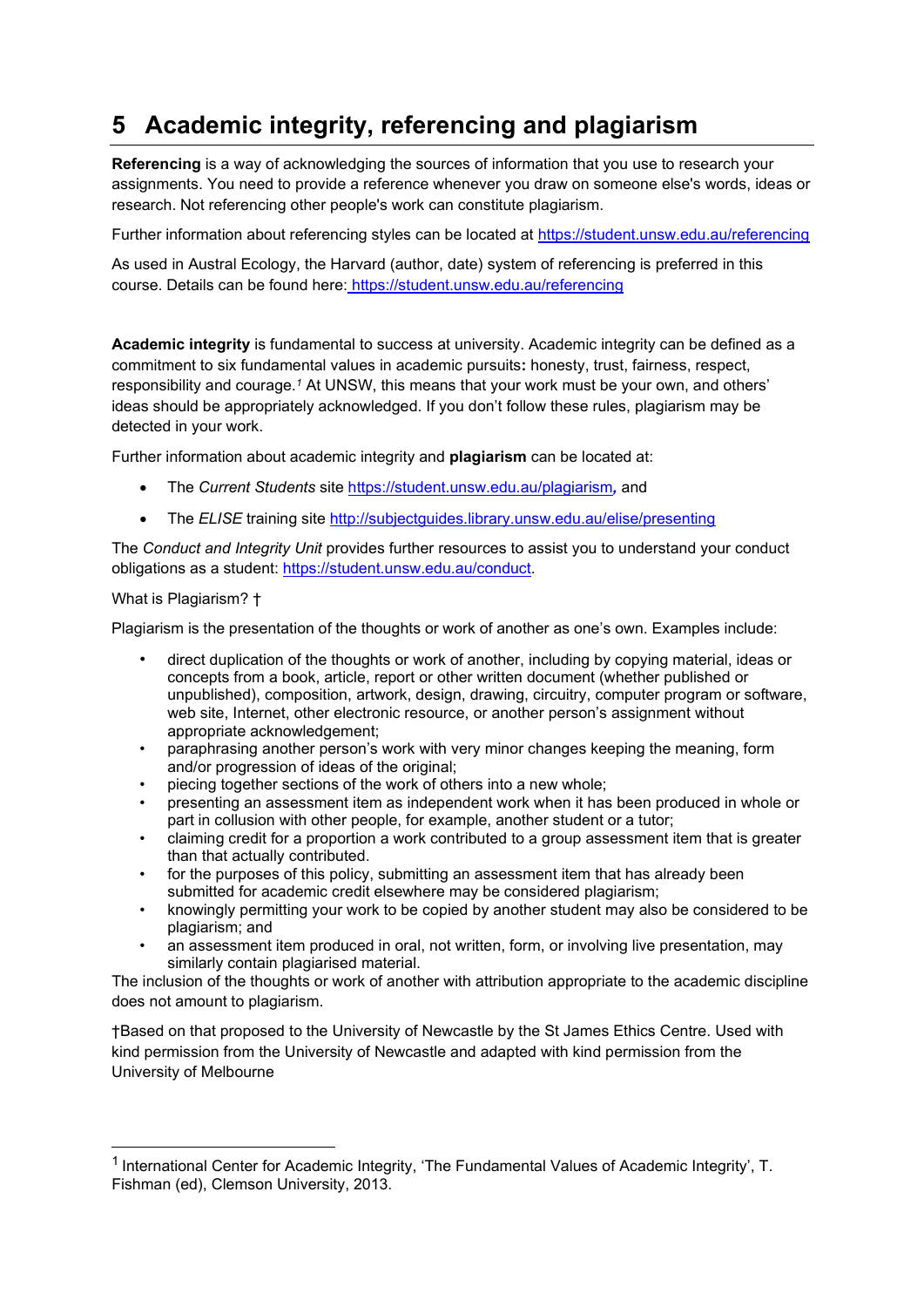# **6 Readings and resources**

As this course is designed to develop and evaluate students ability to select and criticize material, students make their own choices of reading matter from the material presented in classes and course manual.

The following table lists textbooks that may be of interest; however, these are NOT PRESCRIBED. The bolded text is recommended

### **General references**

Lindenmayer DB and Burgman MA 2005, Practical Conservation Biology. CSIRO, Sydney.

Hunter Jr, M.L. and Gibbs, J.P., 2007. *Fundamentals of Conservation Biology*. Blackwell Publishing

New, T.R., 2000. *Conservation biology: an introduction for Southern Australia*. Oxford University Press.

Pullin, A.S., 2002. *Conservation Biology*. Cambridge: Cambridge University Press.

Park C, Allaby M. *A Dictionary of Environment and Conservation*. 3 ed. ed. Oxford University Press; 2017. <http://www.oxfordreference.com/view/10.1093/acref/9780191826320.001.0001/acref->9780191826320

Other references will be given in individual lectures, using citations of electronically available material

Students who have recently arrived from institutions where memorization is the only permitted method of learning, may find it useful to read the book "To Hit the ground running: a student workbook" Bartlett A Holzknecht S and Thom A 1999 (Asia pacific Press ANU) This is in the library.

### **Lecturers**:

As the ultimate source of help, for each lecture and practical, the lecturer responsible is indicated by their name in the schedule. For example, enquiries about the genetics of this class, or requests for appointments, should be directed to this lecturer's email address. It will be much easier for the lecturer to help you rapidly if you come with a written attempt at a problem, or a page of notes on which you have identified your FIRST point of difficulty in the notes.

### **Professional Societies**

Society for Conservation Biology, Royal Zoological Society of NSW, Australasian Wildlife Management Society, Ecological Society of Australia, Australian Mammal Society, Linnean Society of NSW, Birdlife Australia.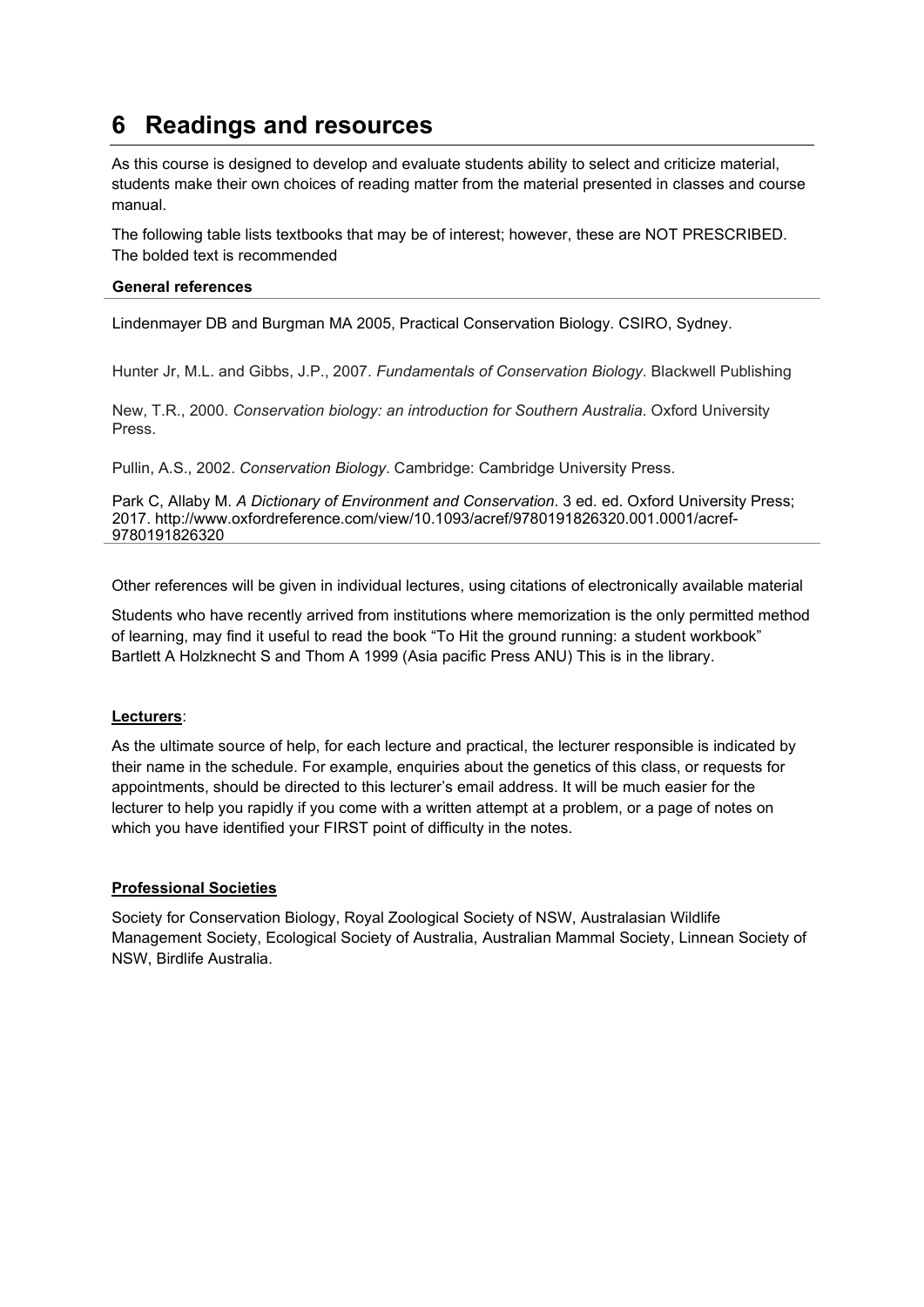# **7 Administrative matters**

### **7.1 Biological Sciences Student Office**

The Biological Sciences Student Office [\(http://www.bees.unsw.edu.au/\)](http://www.bees.unsw.edu.au/) student office is located on the Ground Floor of the Biological Sciences Building. .

Who: The BEES Student Support Officer is Faye Mo. Email [beesinfo@unsw.edu.au](mailto:beesinfo@unsw.edu.au) with any undergraduate enquiries.

Where: Room G06 Ground Floor of Biological Sciences North (D26).

When: Monday- Friday 9:00am-4:30pm.

### **7.2 Equity and diversity policy**

Those students who have a disability that requires some adjustment in their teaching or learning environment are encouraged to discuss their study needs with the course convenor prior to, or at the commencement of, their course, or with the Equity Officer (Disability) in the Equity and Diversity Unit (9385 4734 or [https://student.unsw.edu.au/disability\)](https://student.unsw.edu.au/disability).

Issues to be discussed may include access to materials, signers or note-takers, the provision of services and additional exam and assessment arrangements. Early notification is essential to enable any necessary adjustments to be made [\(https://student.unsw.edu.au/disability\)](https://student.unsw.edu.au/disability).

The School of Biological, Earth and Environmental Sciences aims to provide a safe, supportive and welcoming environment for all staff and students regardless of their race, sex, age, religion, disability, sexual orientation or gender identification. As such, the School strongly supports UNSW's Equity and Diversity Policy in regard to these matters.<http://www.bees.unsw.edu.au/equity>

Definitions, policies and reporting portals can be found here: [https://student.unsw.edu.au/equity.](https://student.unsw.edu.au/equity)

### **7.3 Grievance policy**

In all cases you should first try to resolve any issues with the course convenor. If this is unsatisfactory, you should contact the School Student Ethics Officer (A/Prof Stephen Bonser, s.bonser@unsw.edu.au) or the School's Grievance Officer / Designated Officer under the UNSW Plagiarism Procedure. (A/Prof Scott Mooney s.mooney@unsw.edu.au). UNSW has formal policies about the resolution of grievances that can be reviewed in myUNSW A to Z Guide (see [https://student.unsw.edu.au/complaints\)](https://student.unsw.edu.au/complaints).

| <b>Designated/Grievance Officer</b> | <b>School Student Ethics Officer</b> | <b>University Contact</b>              |
|-------------------------------------|--------------------------------------|----------------------------------------|
| A/Prof Scott Moony                  | A/Prof Stephen Bonser                | <b>University Counselling Services</b> |
| School of BEES                      | School of BEES                       | Tel: 9385 5418                         |
| s.mooney@unsw.edu.au                | s.bonser@unsw.edu.au                 |                                        |
| Tel: 9385 8036                      | Tel: 9385 3863                       |                                        |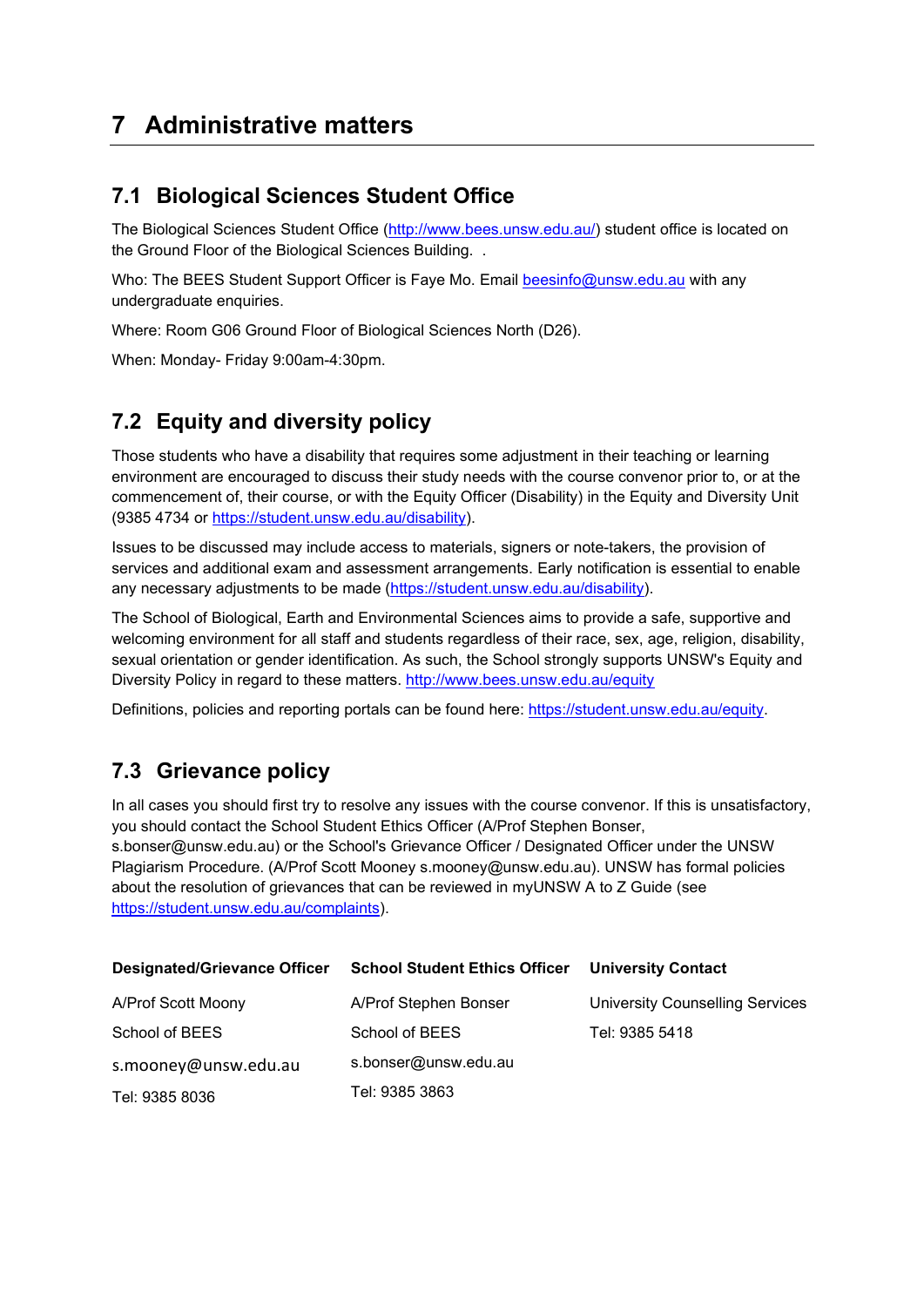# **8 Additional support for student**

### **The Current Students Gateway:** <https://student.unsw.edu.au/>



### **Academic Skills and Support:**

### <https://student.unsw.edu.au/academic-skills>

#### **Academic Skills**

The Learning Centre wants you to make the most of your university studies Here you will find resources and support to help you develop and refine your aca mic eville







**Essay and Assignment**<br>Writing Resources to help you with **Working with Academic<br>Integrity online module** For good academic practice

Individual consultations One-on-one support and advice<br>about assignment writing

Disability services on fac

#### **Disability Support Services:**

#### <https://student.unsw.edu.au/disability-services>

### **Disability Support Services**

Figure and the demands of university as well as a health condition, learning disability or<br>have personal circumstances that are having an impact on your studies, our disability services may be able<br>to provide you with assi

#### **Featured information**



Raising awareness video

Disability services program

#### What you need to know

**Register for support** 

If you want to receive support during your time at university for your disability needs then you will need to<br>register for disability support.

Overview of disability services

Overview or unsauriny services<br>Discover the things you need to know about studying with a disability at university as well as some answers<br>to some commonly asked questions.

#### **Support and educational adjustments**

### **Student Wellbeing, Health and Safety:**

<https://student.unsw.edu.au/wellbeing>





Sexual misconduct

个个

Counselling

Individual and

**Student Minds** 

Student voice on me

Join us on facebook

Wellbeing and safety page

**T** 

Same sex marriage debate Courselling newsfaller

 $\overline{1}$ C

Urgent help Emergency contacts Harassment, assault, rape

Emer



Campus security 24/7 security on campus



**EARTH** D.

LGBTIQ support

Medical health services

Doctor, dentist, pharmacy

Discrimination / harassment Safety Know your rights Online safety tutorial





Mind smart **Polf hole vide** 

**Bullying & cyberbullying** Put a stop to bullying



 $\blacksquare$  $\boxed{\text{UNSW}}_{\text{stagger}}^{\text{Auptrain}}$ 

**UNSWalert SMS** Emergency notificat

More contacts Wellbeing, health and safety

#### **UNSW IT Service Centre:** [www.it.unsw.edu.au/students/index.html](http://www.it.unsw.edu.au/students/index.html)

**Services & Support for Students** 

#### Getting started at UNSW - a guide for new students

As a new student at UNSW you will receive a student ID when you collect your student card. You use this as y<br>UNSW commine with ethnic your 27 is no Val-Para password to access online resources at UNSW C start students.<br>Iap

| UNSW Username & Passwords<br>isu. |           | Student Email                           |  |
|-----------------------------------|-----------|-----------------------------------------|--|
| Campus Printers                   | ۰         | UniWide Wireless & Residential Internet |  |
| Student File Storage              | ۰         | Eduroam Wireless                        |  |
| Research Data Management Services | $\ddot{}$ | Software & Hardware                     |  |
| Reference & Resources             | ۰         | myAccess                                |  |
| Training Portal                   |           | <b>UNSW IT Hero Program</b>             |  |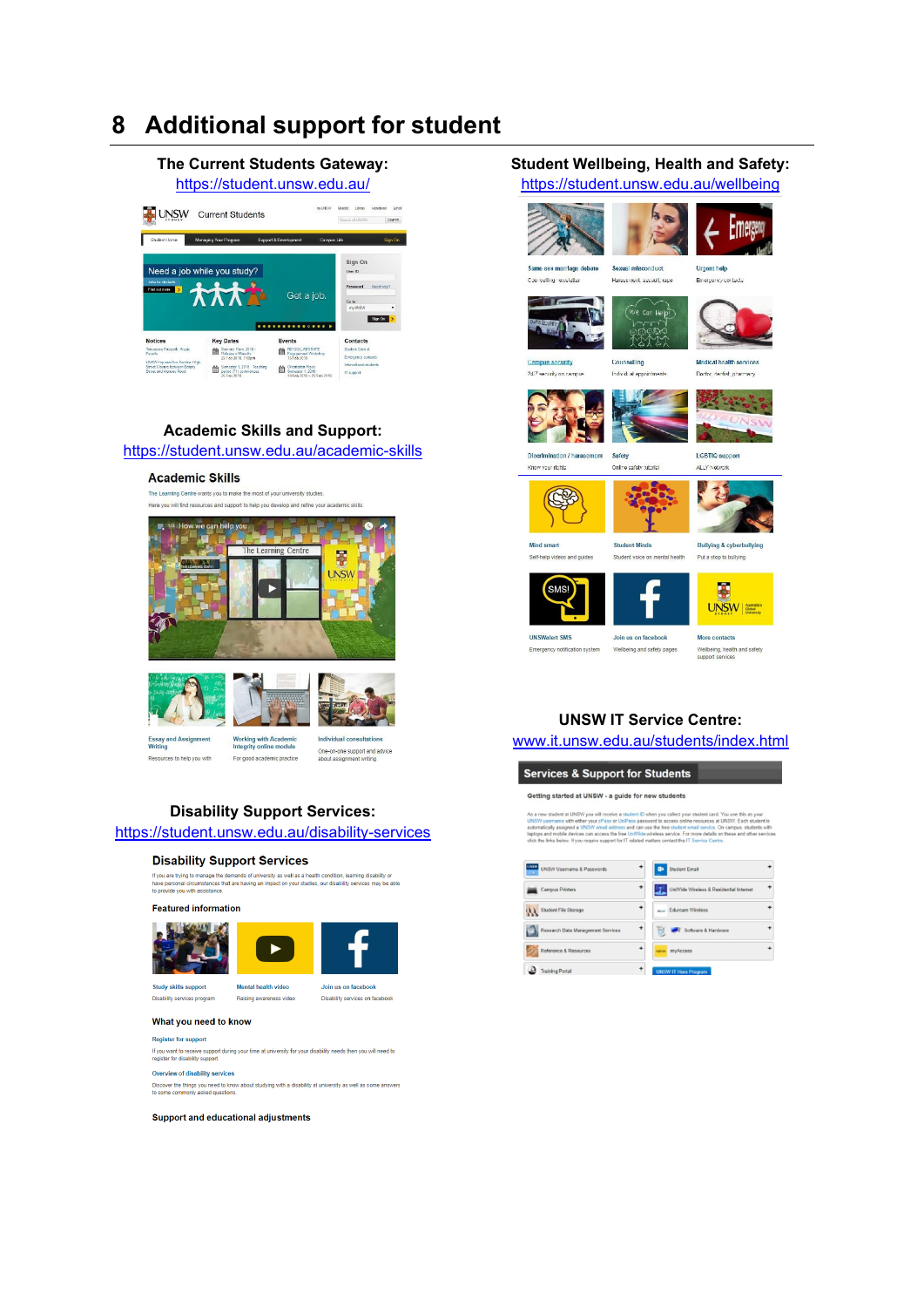# **9 Student Conduct and Health & Safety**

### **9.1 Respectful behaviour**

You have a right to feel safe, respected and welcome to fully participate in university life. This also means that you have an obligation to ensure that your behaviour does not infringe on the enjoyment of these rights for other students or staff. Behaviour that negatively impacts on others, or is unlawful, can constitute misconduct.

Definitions, policies and reporting portals can be found at these sites:

<https://student.unsw.edu.au/equity> <https://student.unsw.edu.au/harassment> <http://subjectguides.library.unsw.edu.au/elise/respect>

Additionally, behaviour online must be consistent with the Student Code of Conduct. There are five primary student responsibilities under this Code:

- A condition of enrolment that students inform themselves of the University's rules and policies affecting them
- An obligation to act with integrity in academic work, to ensure that all academic work is conducted ethically and safely
- An obligation to observe standards of equity and respect in dealing with every member of the University community
- An obligation to use and care for University resources in a lawful and appropriate manner
- An obligation to not diminish the University's reputation in the carrying out of academic and other associated University activities.

UNSW is within its right to terminate participation in the course and may institute academic misconduct proceedings in circumstances where a student wilfully fails to work in a safe manner or fail in the above duties.